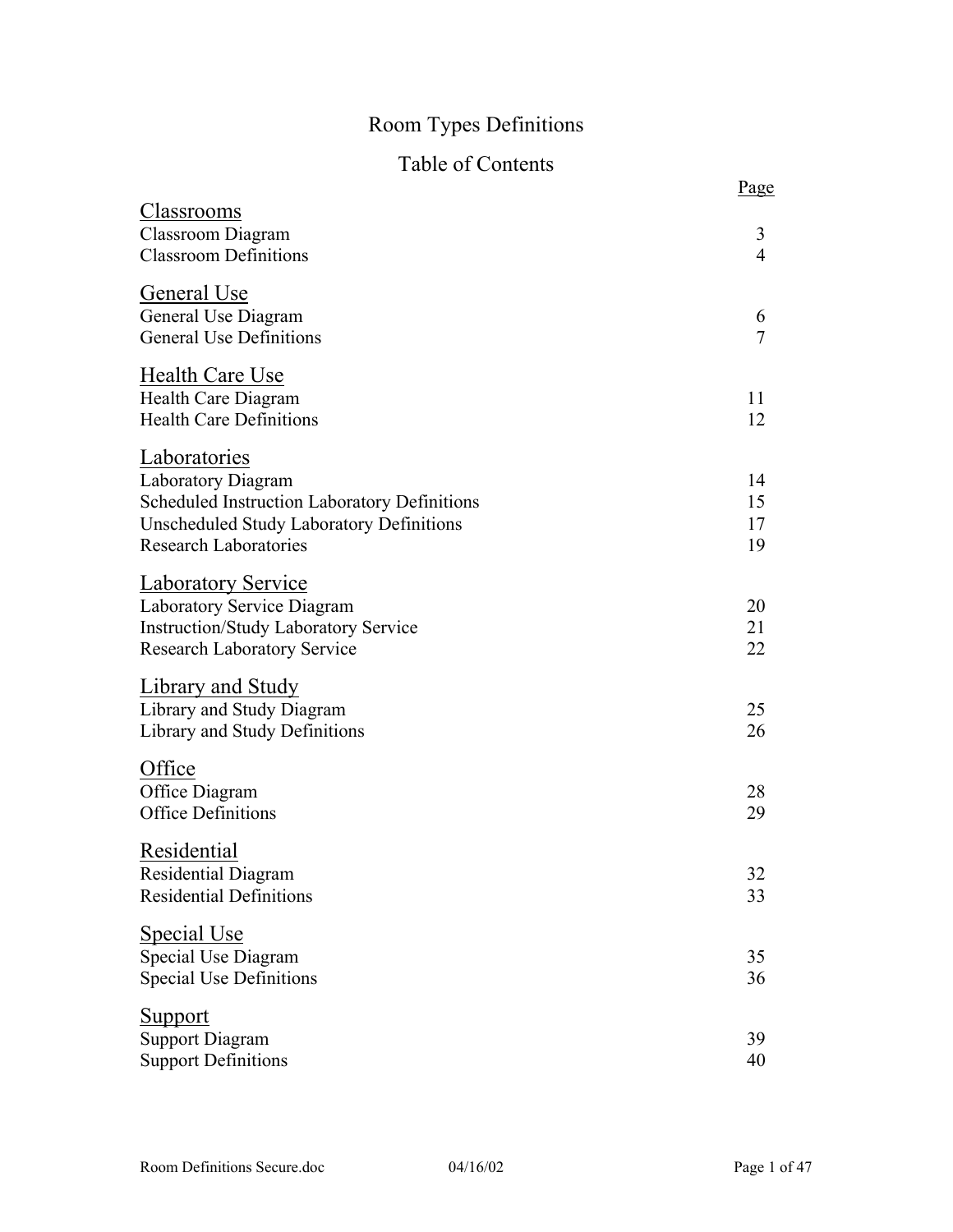| Non-Assignable                      |     |
|-------------------------------------|-----|
| Non-Assignable Diagram              | 42. |
| <b>Building Service Definitions</b> | 43  |
| <b>Circulation Definitions</b>      | 44  |
| <b>Utilities Definitions</b>        | 46  |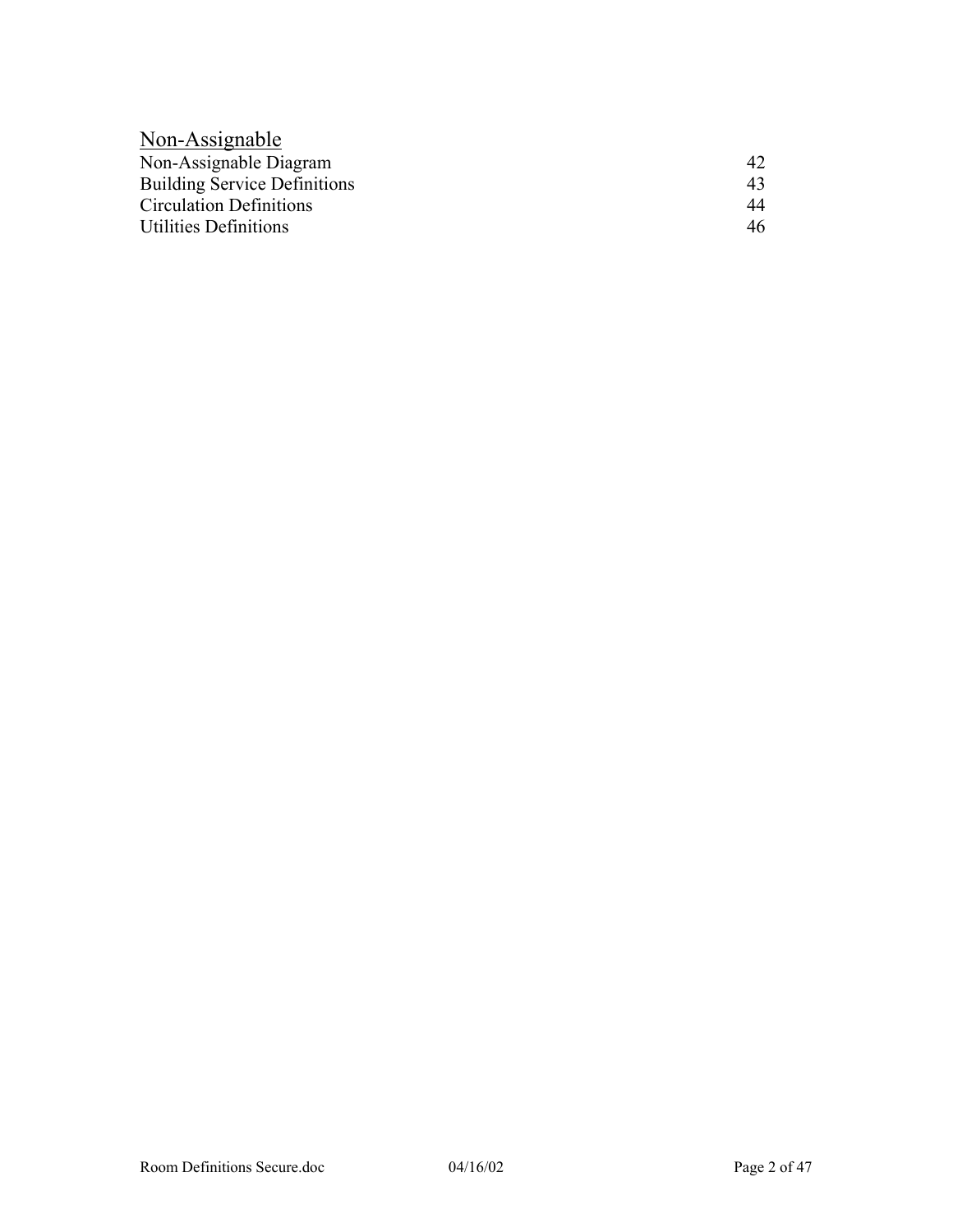# **Classroom Room Types**

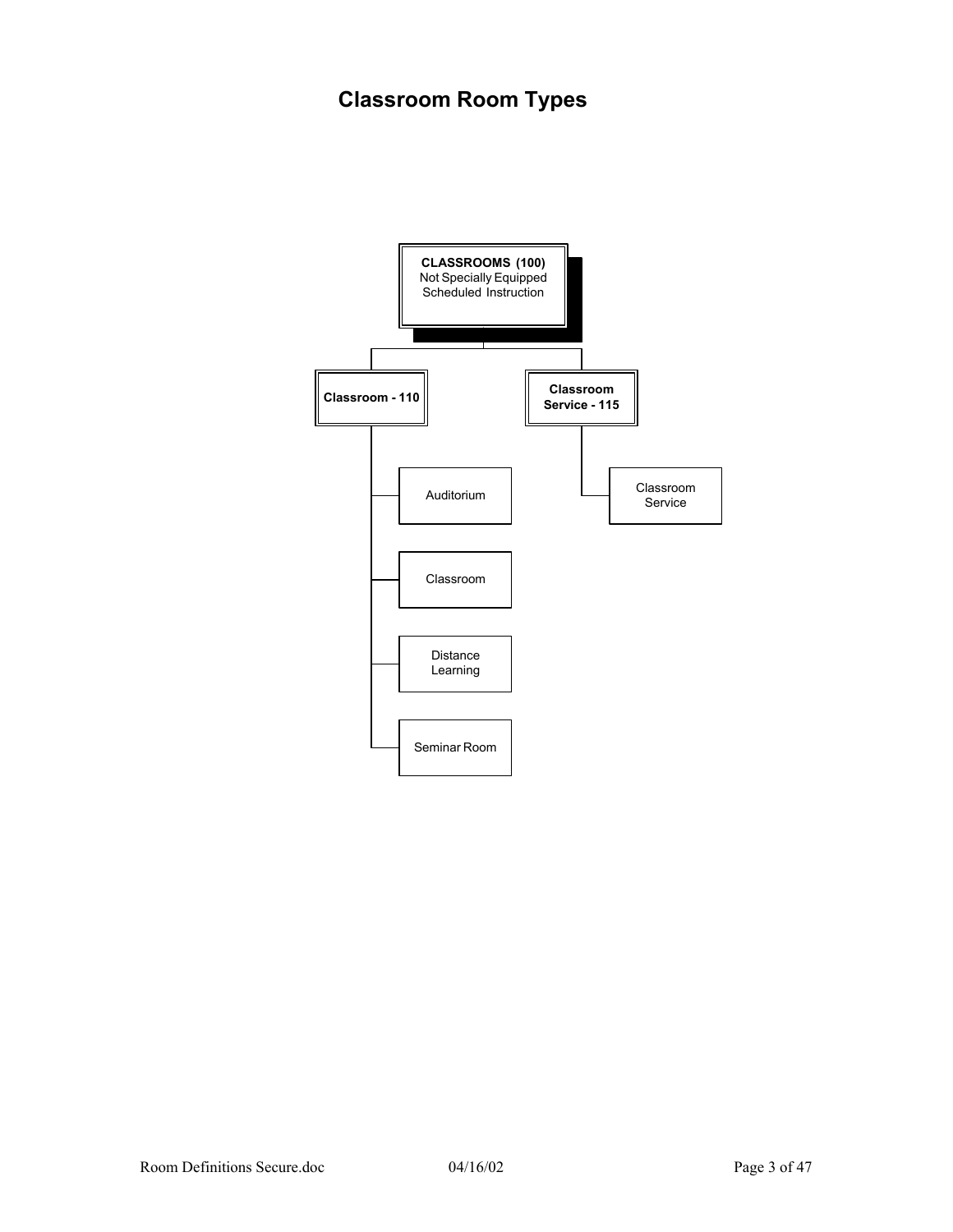# **CLASSROOMS**

# **Auditorium (Auditorium) - 110-03**

A large room used primarily for scheduled classes of multiple academic disciplines with a seating capacity of 200 or more. Auditoriums may also serve non-instructional purposes, but only to a minor or incidental extent.

Description: Rooms typically have a multi-media audio-visual system, with seats oriented towards the front of the room, and writing surfaces for each student. They do not have specialpurpose equipment for student use, such as that found in a teaching laboratory, that would make the room unusable for multiple academic disciplines.

Limitation: Excluded are theaters, concert halls, and places of assembly, which are not used primarily for instructional purposes and typically do not have writing surfaces near each seat.

#### **Classroom (Classroom) - 110-01**

A room used primarily for scheduled classes of multiple academic disciplines with a seating capacity of 21 to 199 students. Classrooms may also serve non-instructional purposes, but only to a minor or incidental extent.

Description: Rooms typically have a multi-media audio-visual system, with seats oriented towards the front of the room, and writing surfaces for each student. They do not have specialpurpose equipment for student use, such as that found in a teaching laboratory, that would make the room unusable for multiple disciplines.

#### **Distance Learning (Distance Learning) - 110-04**

A classroom, seminar room, or auditorium with special audio-visual and communications equipment that allows the instructor to communicate visually and orally with persons located outside of the room.

Description: Includes cameras, microphones, and visual display devices such as large screens or monitors to facilitate communication with students and other instructors located outside the room. Others are designed to send and receive communications and accommodate students to provide optimum flexibility and increase use rates. Varied technologies are used. Limitation: Rooms that are used typically to broadcast to other locations and have no students are considered Media Rooms (see Room Type - 530 in the Special Use Section - 500).

#### **Seminar (Seminar) - 110-02**

A room used primarily for scheduled classed of multiple academic disciplines with a seating capacity of about 10 to 22 students. Seminar rooms may also serve non-instructional purposes, but only to a minor or incidental extent.

Description: Rooms typically have a multi-media audio-visual system, with seats and tables oriented so that students and instructors can easily interact with each other. They do not have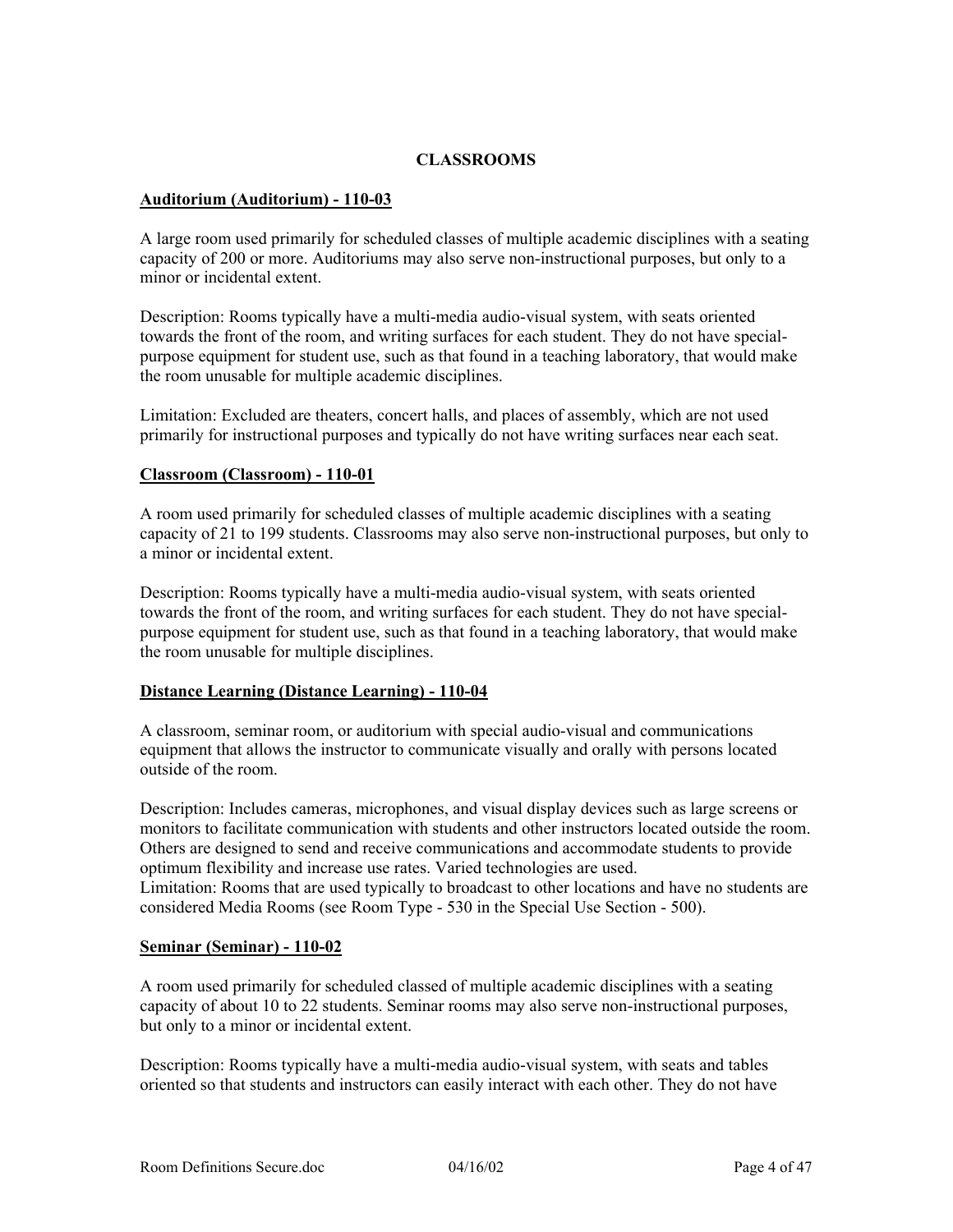special-purpose equipment for student use, such as that found in a teaching laboratory, that would make the room unusable for multiple disciplines.

Limitation: Excludes conference rooms, which may have similar design features but are primarily used for faculty/staff meetings.

### **Classroom Service (Classroom Svc) - 115**

A room that directly serves one or more Auditoria, Classrooms, or Seminar Rooms as an extension of the activities in those rooms.

Description: Includes projection rooms, control booths, preparation rooms, coat rooms, closets, or storage areas, etc..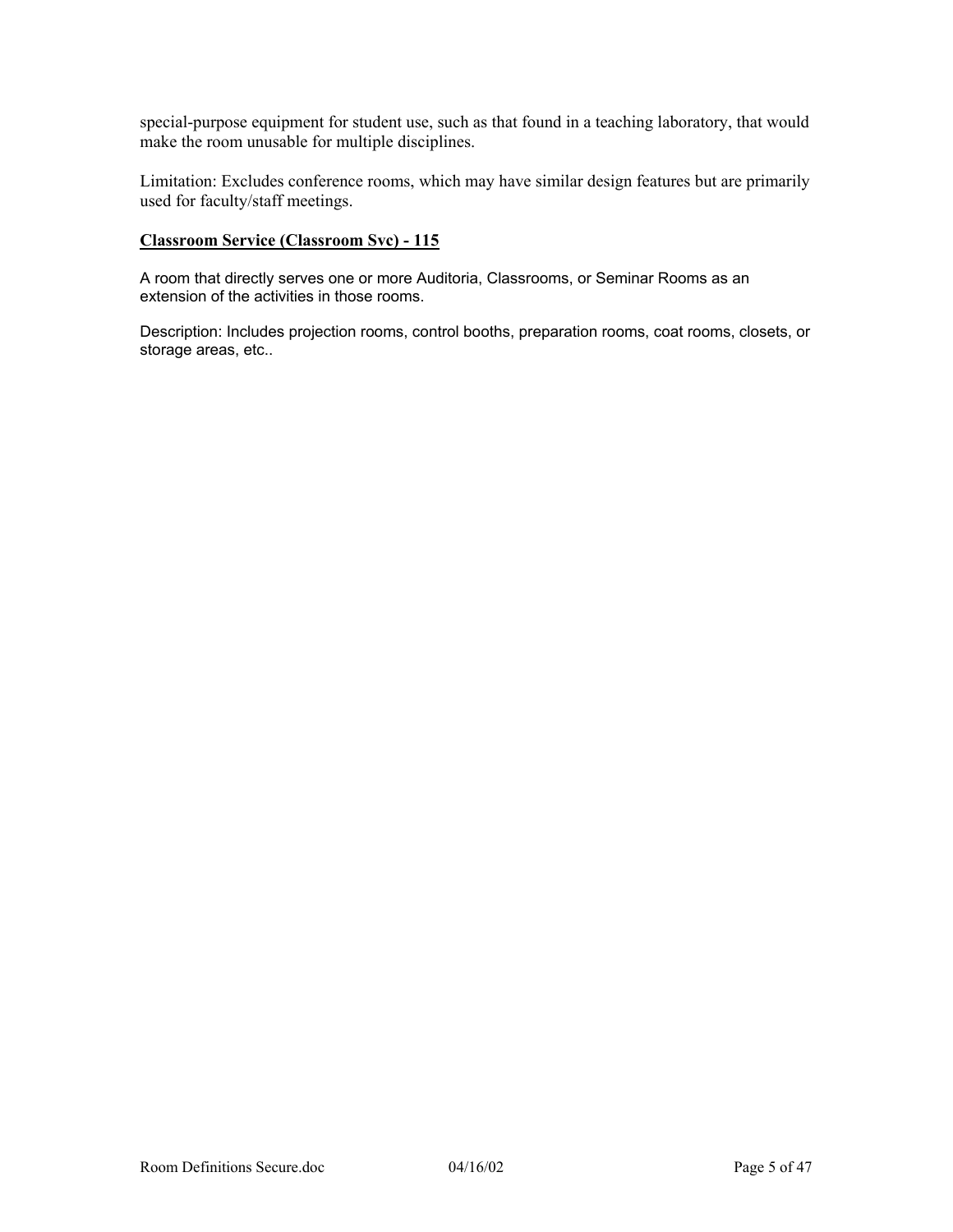# **General Use Room Types**

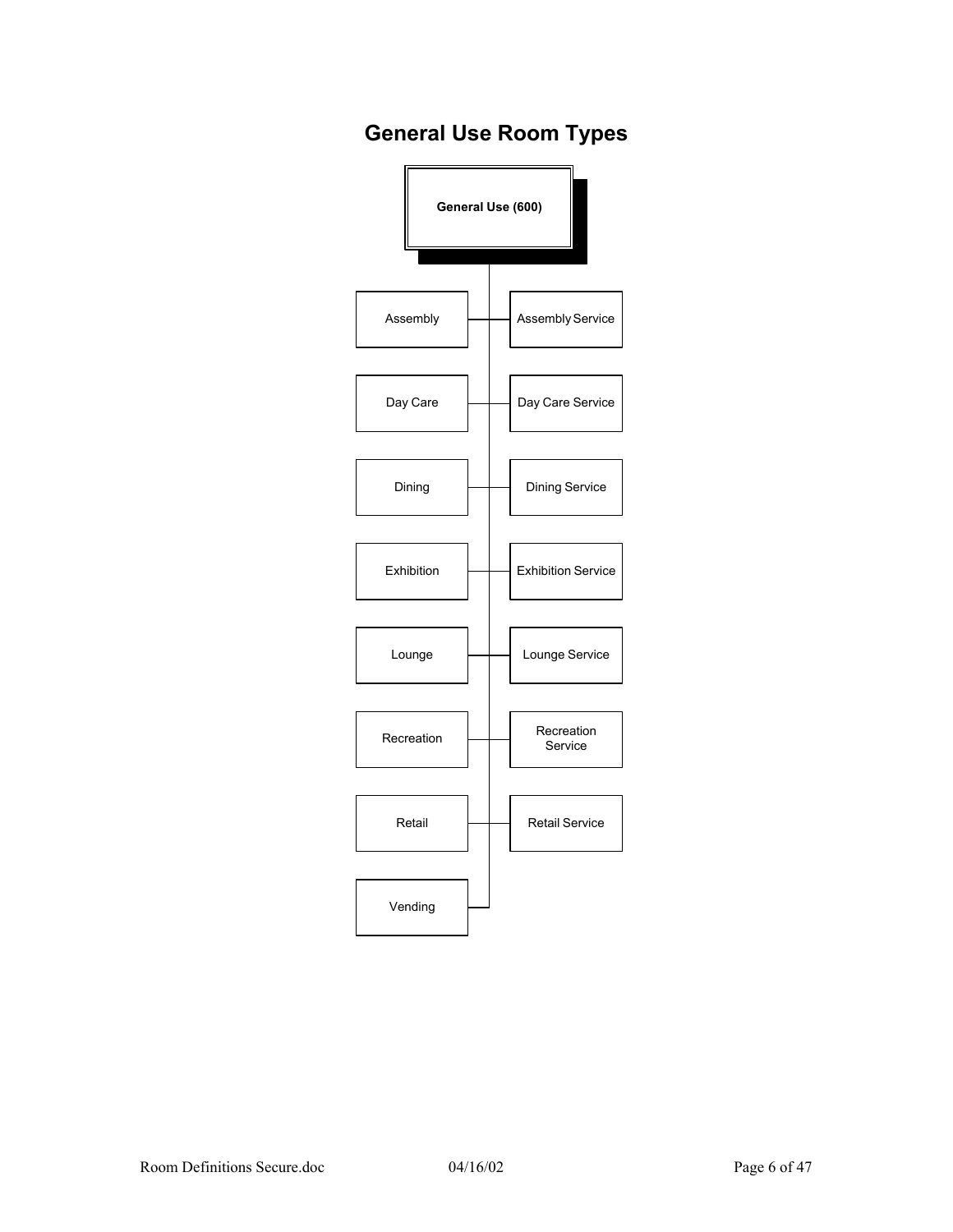# **GENERAL USE**

#### **Assembly (Assembly) - 610**

A room designed and equipped for the assembly of many persons for such events as dramatic, musical, or commencement activities. The room may also serve instructional purposes but only to a minor or incidental extent.

Description: Includes theaters, concert halls, and arenas, that are used primarily for general presentations (speakers), or performances (dramatic, musical, or dance).

Limitations: Areas used primarily for instruction or practice (dance, music, or drama) are typically coded as laboratory space. Assembly facilities that are used primarily for instruction are classified as Auditoria (see Room Type – 110-03 in Classroom Section - 100).

#### **Assembly Service (Assembly Svc) - 615**

A room that directly serves an assembly facility as an extension of the activities in that facility.

Description: Includes check rooms, coat rooms, ticket booths, dressing rooms, projection booths, property storage, make-up rooms, costume and scenery shops and storage, green rooms, multimedia and telecommunications control rooms, etc.

Limitations: Entrance lobbies and other circulation areas outside of the primary assembly room are classified as circulation space (See Section - 020). A concession stand in an assembly facility is classified as Retail (See Room Type – 660-01 in this section). Lounges that are remote from the assembly area within an assembly facility are classified by the appropriate service code or lounge code.

#### **Day Care (Day Care) - 640**

A room used to provide day or night, child or elderly adult care as a non-medical service to members of the institutional community.

Description: Includes all primary activity rooms that provide oversight, supervision, developmental training and general personal care for assigned children or adults (e.g., play areas, non-staff eating areas, and child training rooms). This type of facility serves as a central service center for faculty, staff and students with members of the community being served as needed. This is not a medical care facility (i.e., medical attention is strictly limited to maintaining prescribed medication schedules and providing first aid).

Limitations: Does not include day care facilities used as teaching laboratories or research laboratories. (see Laboratory Section - 200) that directly support instruction (e.g., vocational training programs for parent education and early childhood education) or research (e.g., childhood behavior)

#### **Day Care Service (Day Care Svc) - 645**

A room that directly serves a primary activity room in a day care facility as an extension of the activities in that room.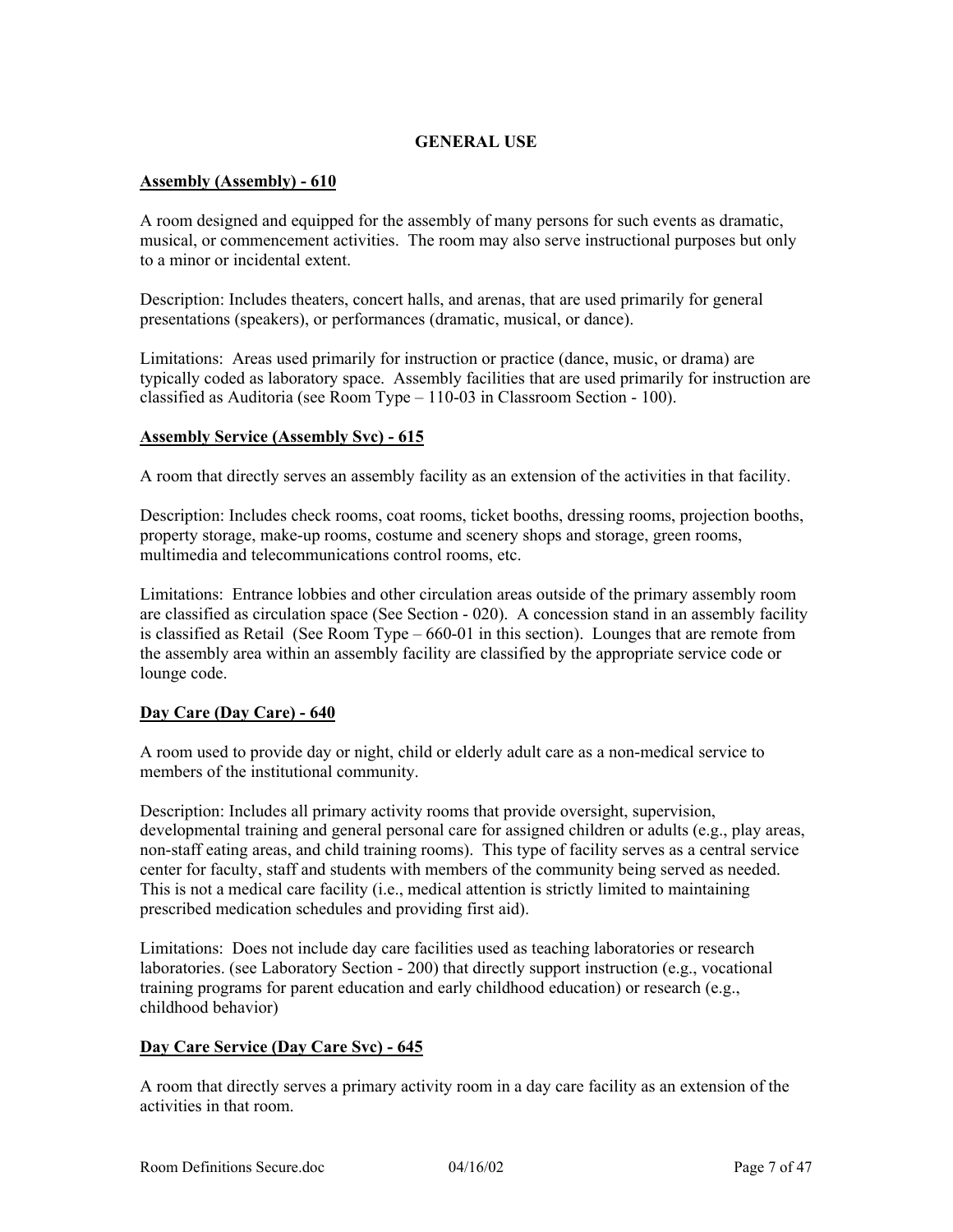Description: Includes storage rooms, closets, kitchens, pantries, private or staff rest rooms, and other typical service rooms that support a primary activity area.

Limitations: Staff offices in Day Care Facilities should be coded as Office of Modular (see Office Section 300).

#### **Dining (Dining) - 630**

A room used for eating food including cafeterias, restaurants, and similar eating areas, in such places as residence halls or faculty clubs, etc.

Description: This category includes facilities open to students, faculty, staff, or the public at large. The primary distinction of a Food Facility is the availability of some form of accommodation (seating, counters, tables) for eating and drinking. This is, therefore, an area intended for the actual consumption of food and drink. Vending areas with seating, counters or tables and sitdown lunch or vending rooms that serve a shop facility are intended in this category.

Limitations: Vending areas not provided with seating, counters or tables are classified as Vending Areas (See Room Type – 660-02 in this section) or with the appropriate service code if the vending directly supports or is a adjacent to a specific room for consuming the products.

#### **Dining Service (Dining Svc) - 635**

A room that directly serves a food facility as an extension of the activities in that facility.

Description: Includes kitchens and other preparation rooms, cold storage and freezer refrigeration rooms, dishwashing rooms, food serving areas, cleaning areas, etc. Includes vending areas directly serving food facilities, or adjacent to an eating area.

Limitations: Does not include any type of food preparation room which does not serve a food facility or eating area. Kitchenettes in residence facilities that serve a dining area are classified under the appropriate service code. Service areas for vending are classified as Retail Service (See Room Type - 665 in this section).

#### **Exhibition (Exhibition) - 620**

A room used for exhibition of materials, works of art, artifacts, anthropological, botanical, or geological specimens etc., and intended for viewing by faculty, students, staff, and the public.

Limitations: Collections not primarily for general exhibition, such as departmental displays, should be classified under an appropriate laboratory category (see Laboratory Section - 200).

#### **Exhibition Service (Exhibition Svc)- 625**

A room that directly serves an exhibition facility as an extension of the activities in that facility.

Description: Includes preparation workrooms, storage, vaults, etc., that serve general exhibition areas.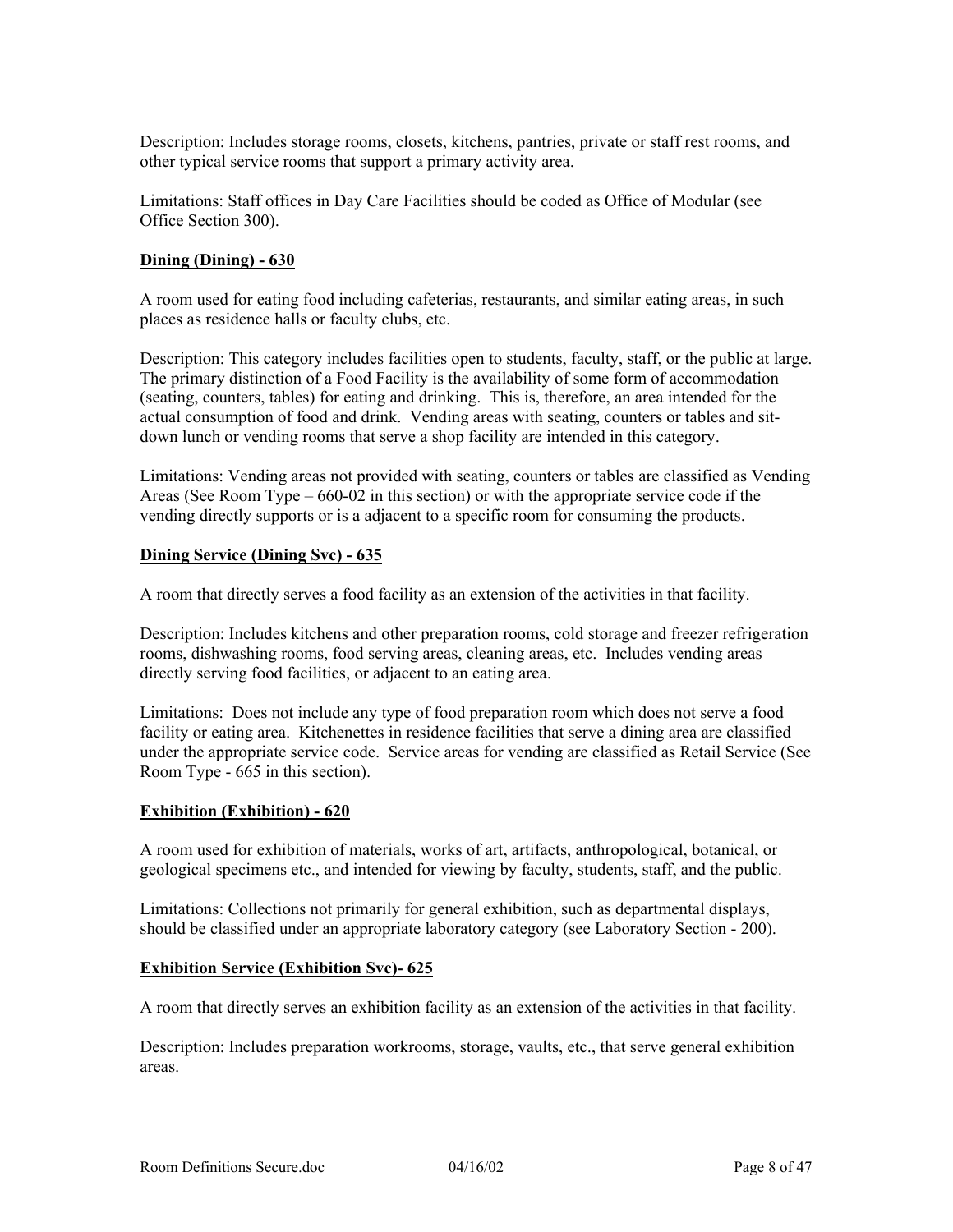# **Lounge (Lounge) - 650**

A room used for rest and relaxation that is not restricted to a specific group of people, unit, or area.

Description: A lounge is typically equipped with furniture and may include vending machines. A general use lounge differs from an office area or break room lounge by virtue of its public availability. If a room is open for use by people visiting or passing though a building or area, it is coded Lounge. Such a room may have vending machines if the primary use of the room is rest, relaxation, informal socializing and not eating.

#### **Lounge Service (Lounge Svc) - 655**

A room that directly serves as a general use lounge, such as a locker room, kitchenette, or private lavatory.

#### **Retail (Retail) – 660-01**

A room used to sell products or services.

Description: Includes product and service sales areas such as bookstores, student supply stores, campus food stores, and central ticket outlets serving multiple facilities or activities.

Limitations: Does not include restaurants and similar Dining areas (see Room Types - 630 and 635 in this section). Does not include areas that are primarily designed for walk away vending purchases. (See Room Type – 660-02 in this section).

#### **Retail Service (Retail Svc) - 665**

A room that directly serves a retail facility as an extension of the activities in that facility.

Description: Includes storage rooms and closets, sorting rooms, private rest rooms, and other support rooms if they directly serve a retail facility.

#### **Recreation (Recreation) - 670**

A room used by students, staff, or the public for recreational purposes.

Description: Includes exercise and general fitness rooms, billiards rooms, game and arcade rooms, swimming pools, bowling alleys, table tennis rooms, reading (nonstudy) rooms, and music listening rooms that are used for recreation and amusement and not for instructional purposes. Recreation rooms and areas are used for relaxation, amusement-type activities, whereas Athletic or Physical Education facilities are typically used for the more vigorous pursuits within physical education, intercollegiate athletics, and intramural programs.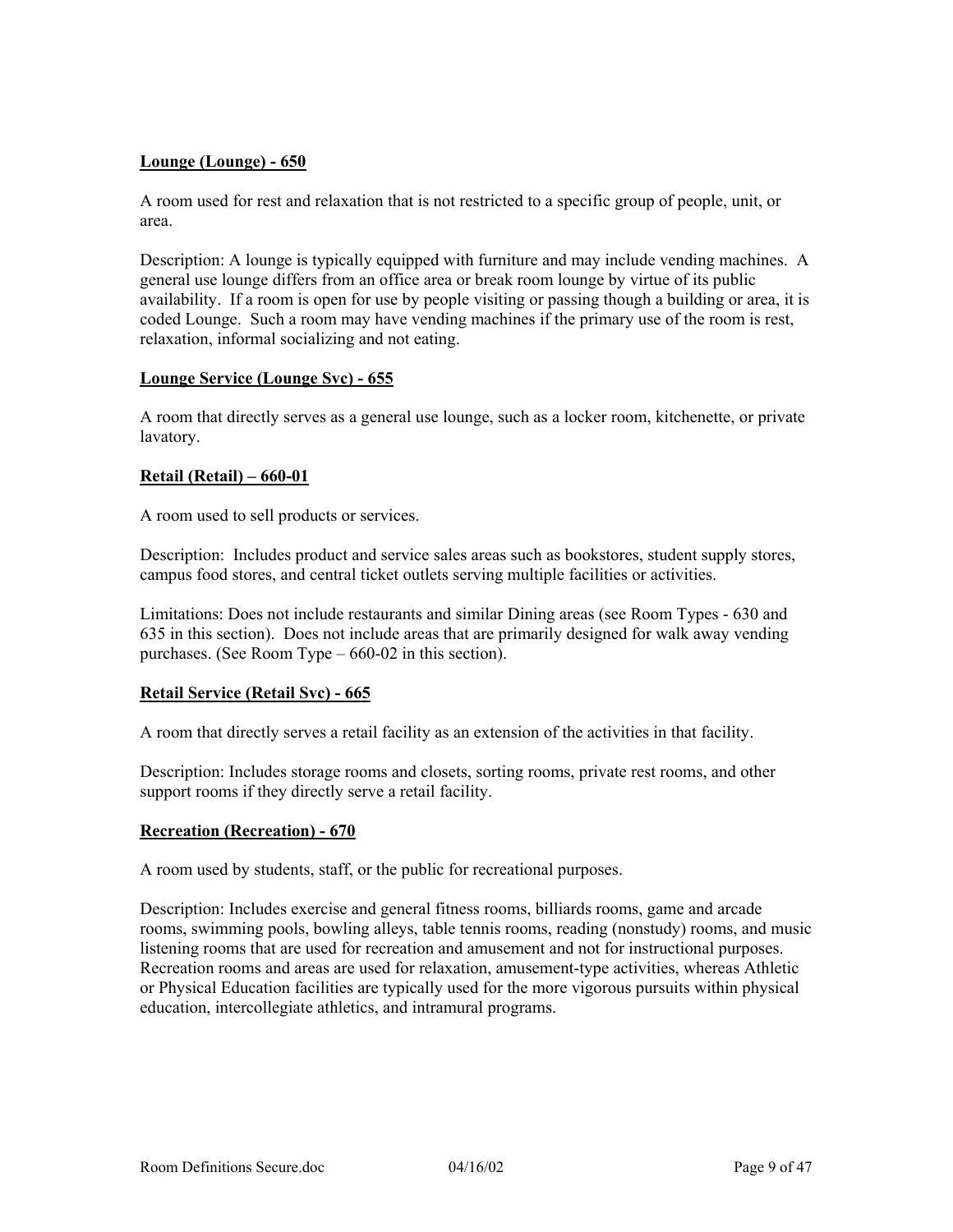# **Recreation Service (Recreation Svc) - 675**

A room that directly serves a recreational facility as an extension of the activities in that facility.

Description: Includes storage rooms and closets, equipment issue rooms, cashiers' desks, first aid, and other support areas that directly serve a Recreation Facility.

#### **Vending (Vending) - 660-02**

A room whose primary use is to house vending machines that sell products to be consumed or used in another area.

Limitations: Vending areas with seating, counters or tables and sit-down lunch or vending rooms that serve a shop facility are not intended in this category. (see Room Types - 630 and 635 in this section).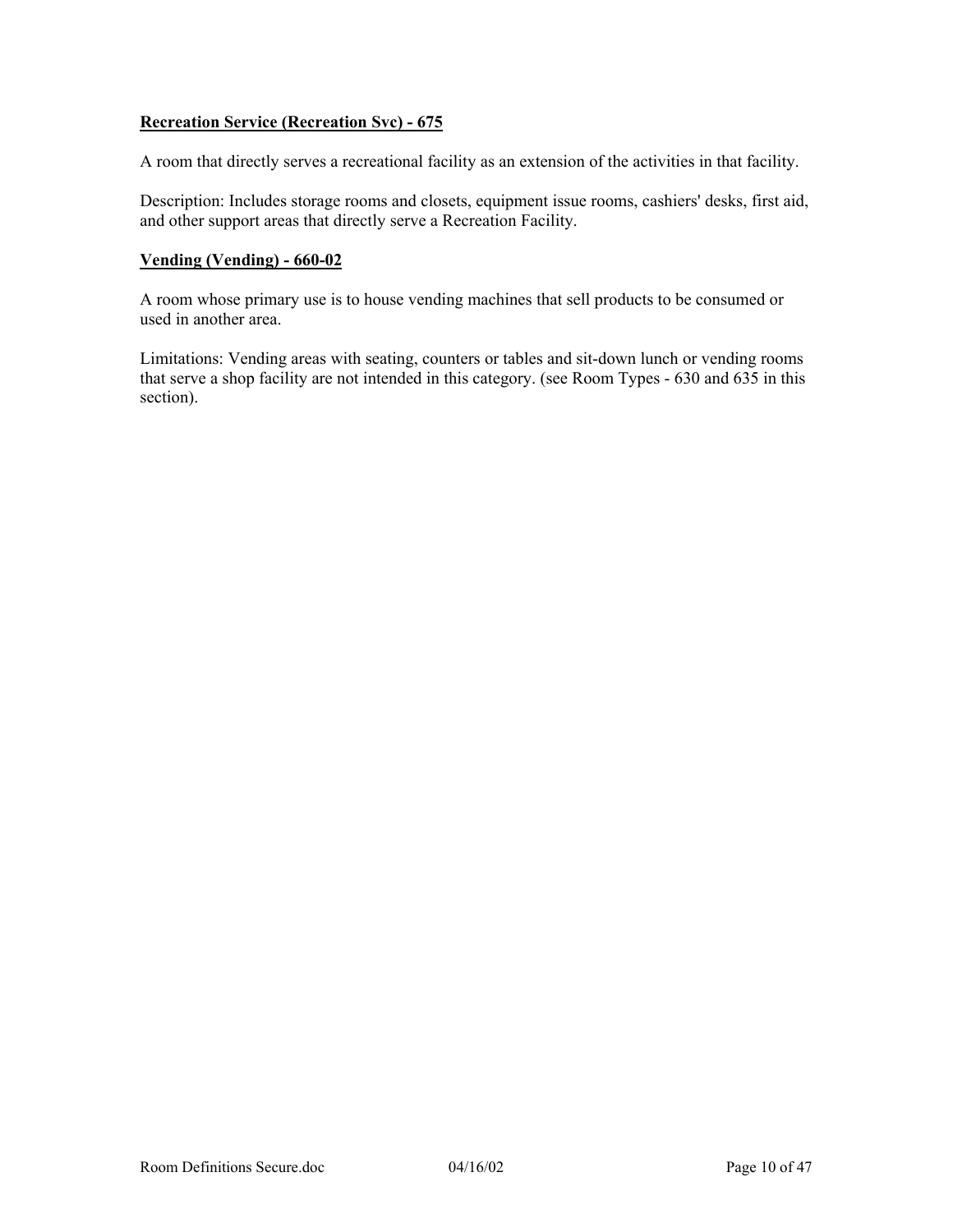# **Health Care Room Types**

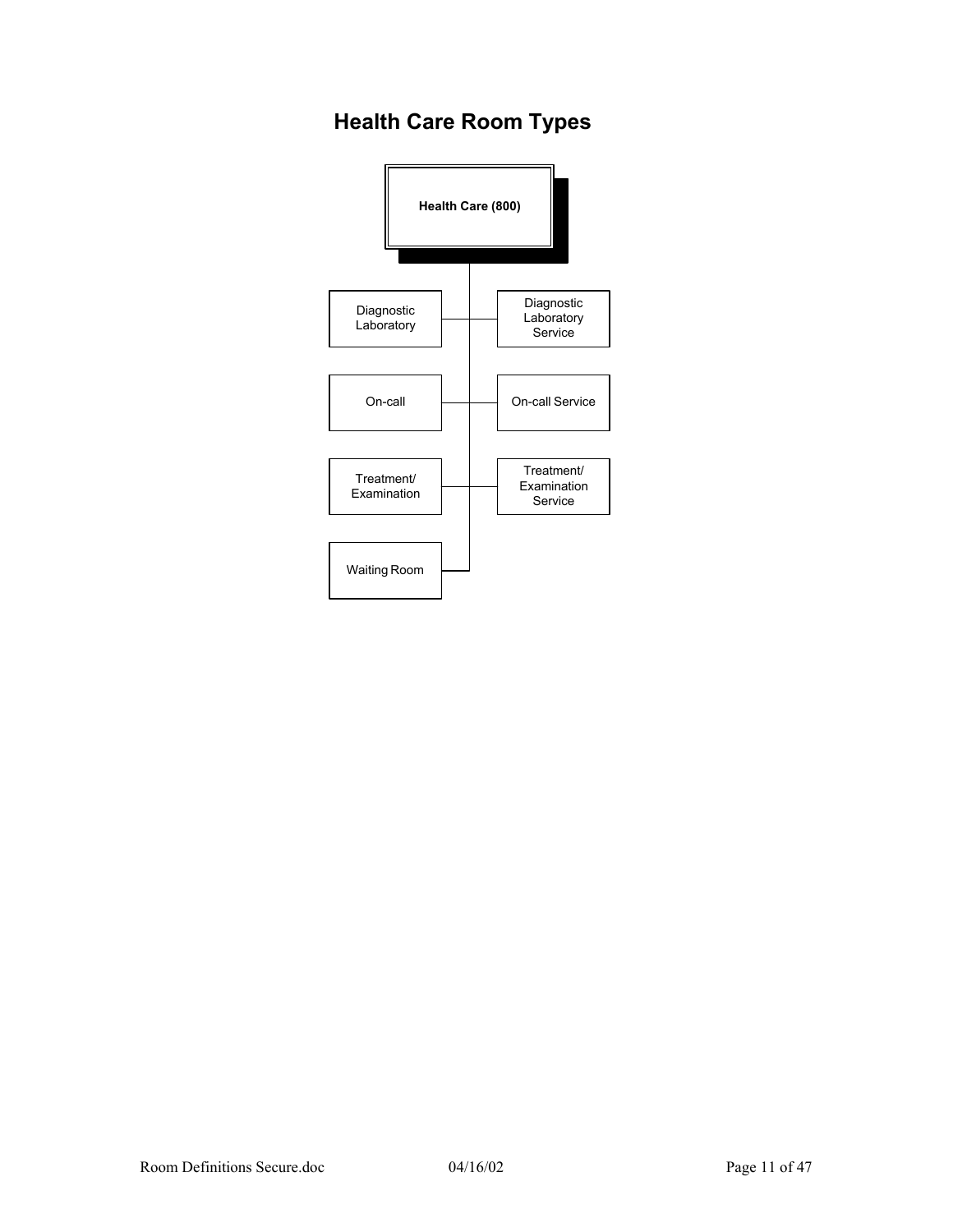# **HEALTH CARE**

#### **Diagnostic Laboratory (Diagnostic Lab) - 860**

A room used to provide diagnostic services.

Description: Includes pathology, pharmacy, autopsy, isotope rooms or labs, etc., providing such services as hematology, chemistry tissue, bacteriology, serology, blood bank and basal metabolism. This service is performed on cadavers, tissue or fluid samples.

Limitations: Rooms of this nature used solely to support teaching and/or research should be coded under the appropriate teaching or research laboratory category. (See Laboratory section – 200)

#### **Diagnostic Laboratory Service (Diagnostic Lab Svc) - 865**

A room that directly serves a diagnostic laboratory as an extension of the activities in that facility.

Description: Included are cadaver storage rooms, morgues, autoclave and centrifuge rooms, environmental rooms, locker, scrub and gown rooms, special processing rooms, and supply and storage areas that directly serve one or more diagnostic laboratories.

Limitations: Rooms of this nature used solely to support teaching and/or research should be coded under the appropriate teaching or research laboratory service category. (See Laboratory section - 200)

#### **On-Call (On-Call) - 890**

A room or quarters used by health care staff to rest or sleep while on-call to assigned duties within a health care facility.

Description: Includes areas or rooms used by doctors, nurses, emergency medical technicians, flight care crews, etc., to rest or sleep while on-call to specific duties within the facility.

Limitations: On-call rooms or quarters differ from lounges (See Room Type - 650 in the General Use Section 600) in that specific provisions are made for sleeping and use is restricted to staff who typically work a long shift.

#### **On-Call Service (On-Call Svc) – 895**

A room that directly serves a staff on-call room as an extension of the activities in that facility.

Description: Includes kitchens, baths, laundry rooms, lounges, closets, storage rooms, and other service areas that directly serve the on-call quarters.

#### **Treatment/Examination (Treatment/Exam) - 850**

A room used for diagnostic and therapeutic treatment.

Description: Included are rooms used for radiology, fluoroscopy, angiography, physical and occupational therapy, dialysis, body (e.g., CAT, MRI, PET, ultrasound, scanning), cardiac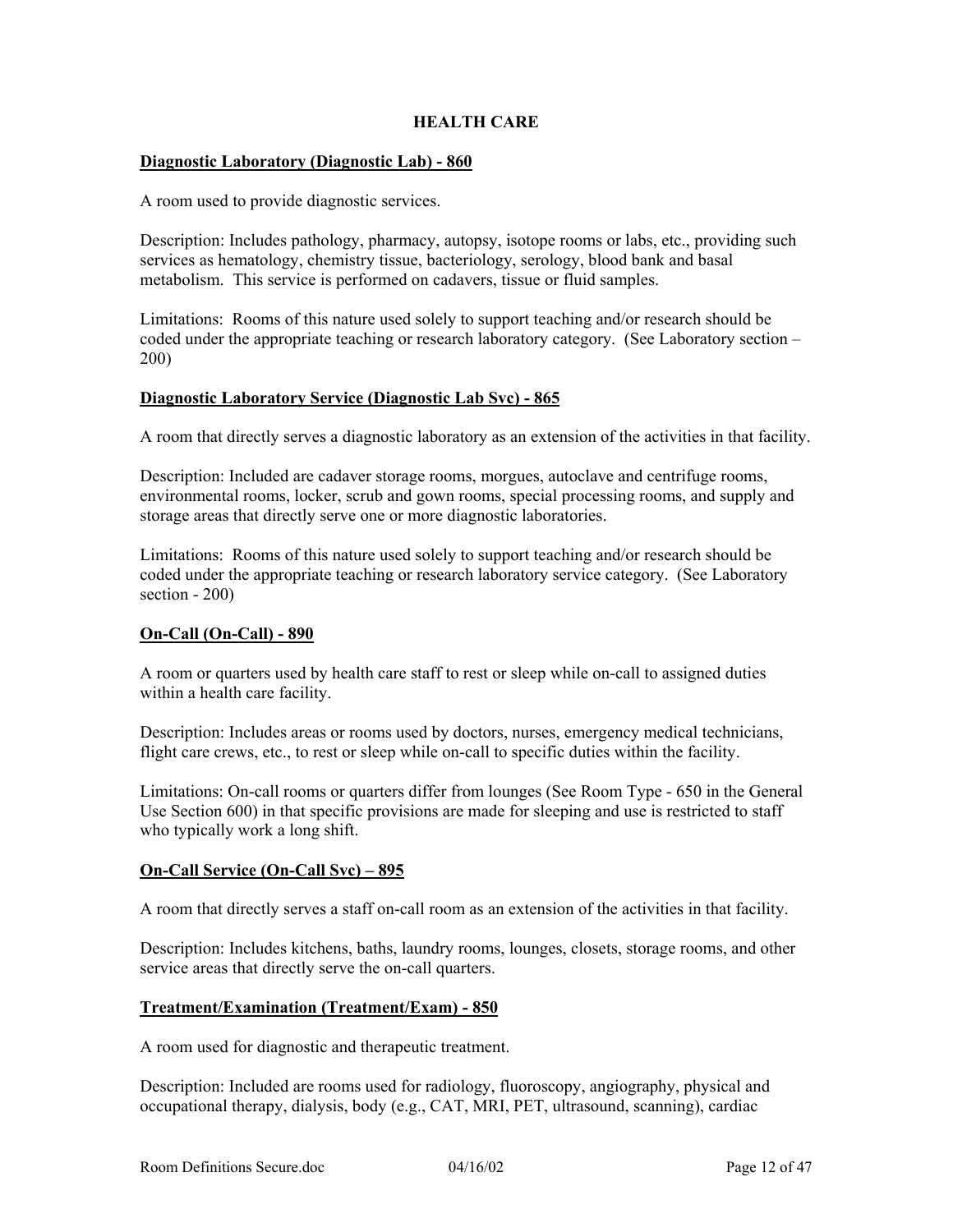catheterization, pulmonary function and vascular testing, EEG, ECG, EMC, EMR, and linear acceleration. Also includes combined doctor's office and treatment/examination rooms.

Limitations: This room type requires the presence of a living patient. If only diagnostic activity is performed room should be coded as Diagnostic Laboratory. (See Room Type - 860 in this Section)

Limitations: Rooms of this nature used solely to support teaching and/or research should be coded under the appropriate teaching or research laboratory category. (See Laboratory section - 200)

#### **Treatment/Examination Service (Treatment/Exam Svc) - 855**

A room that directly serves a treatment/examination room as an extension of the activities in that facility.

Description: Included are dressing rooms, x-ray and film reading or viewing rooms, film processing rooms, dark rooms, work preparation areas, equipment and supply storage areas, sound proof rooms, and clean and dirty linen rooms.

Limitations: Rooms of this nature used solely to support teaching and/or research should be coded under the appropriate teaching or research laboratory service category. (See Laboratory section - 200)

# **Waiting Room (Waiting Room) - 880**

A room used for patients and/or visitors for diagnostic services or treatment/examination.

Limitations: Reception/Waiting areas that are part of an office suite and are not used in a health care related setting should be codes as Reception/Waiting 315-08 located in the Office Service room category.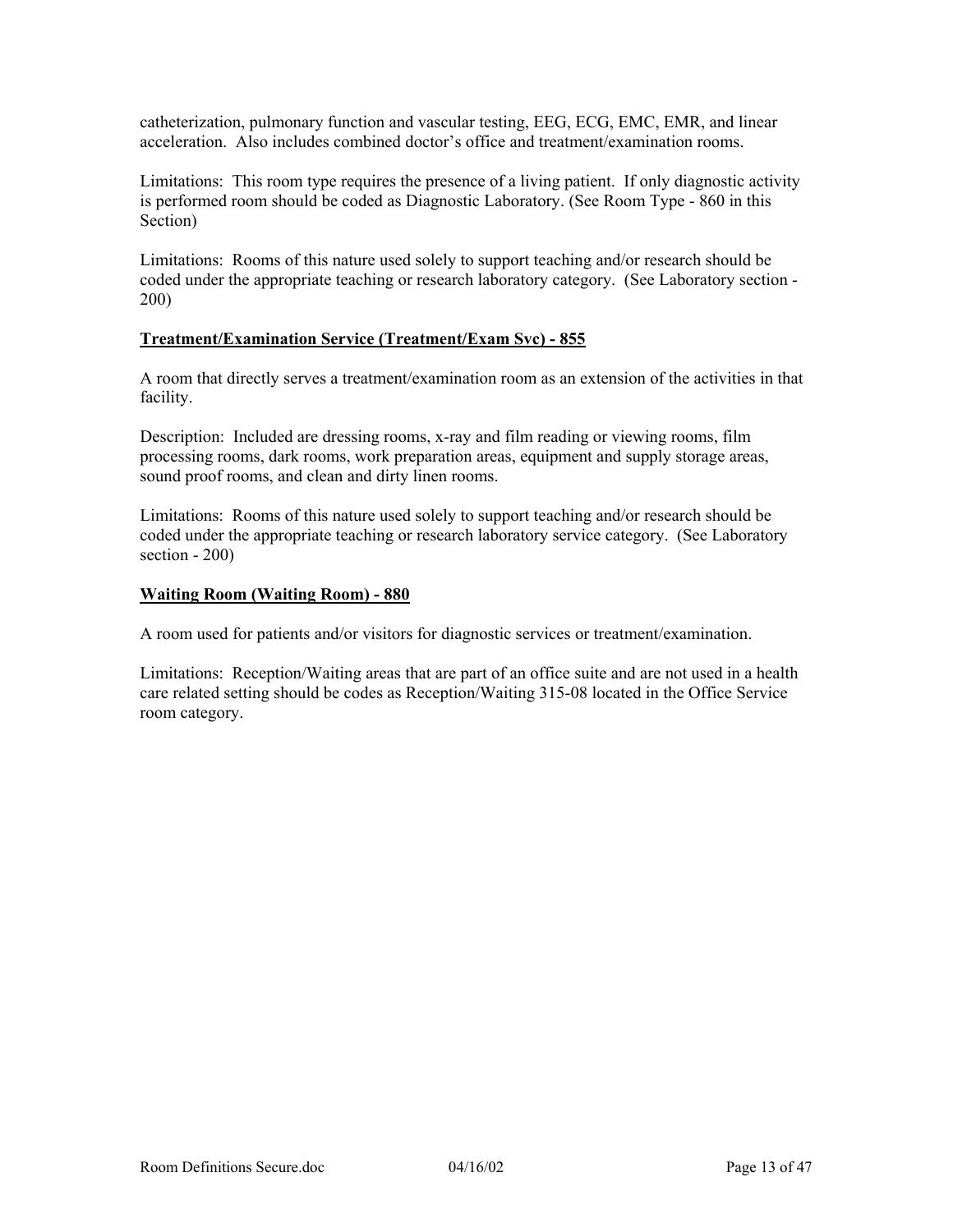# **Laboratory Room Types**

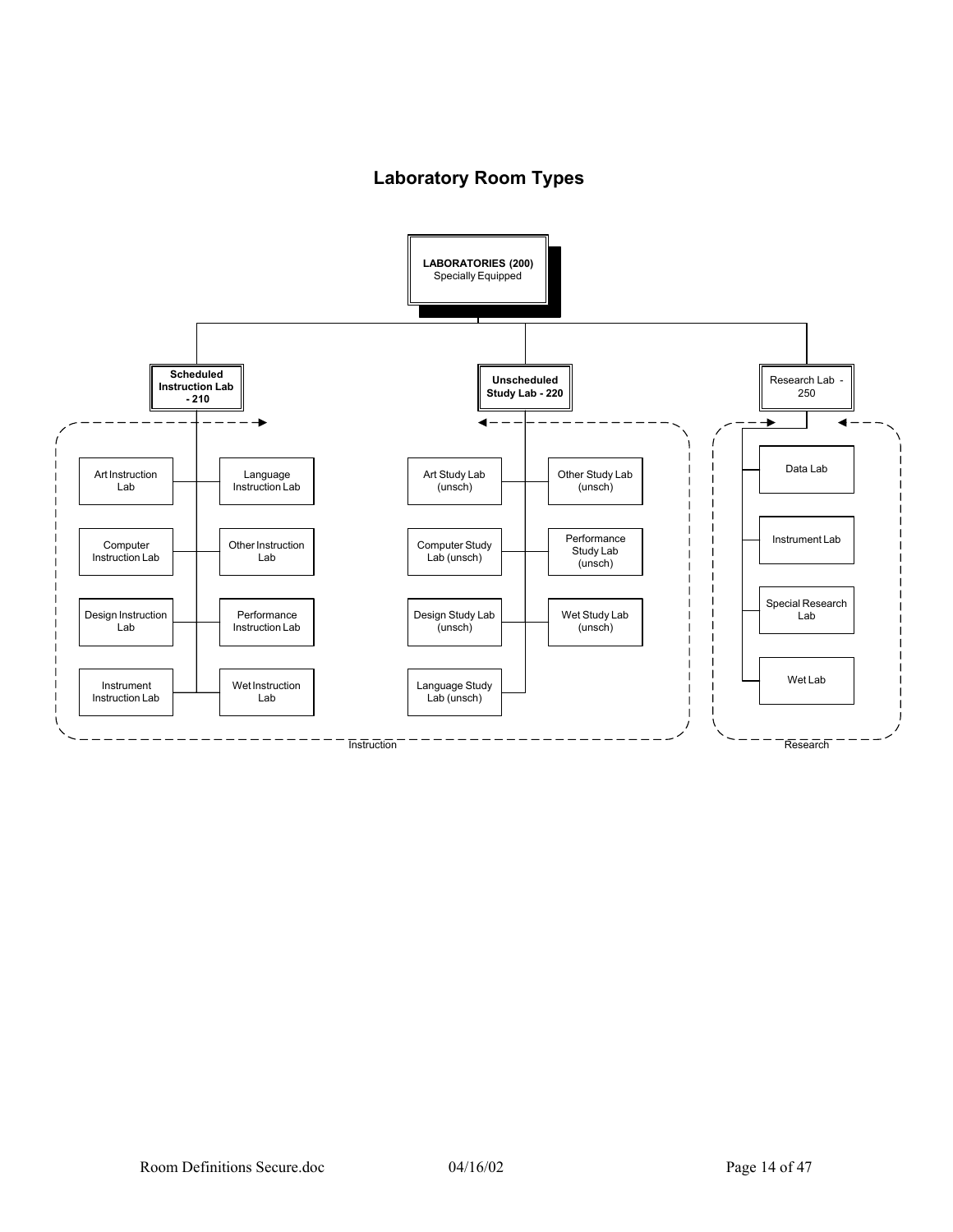#### **LABORATORY**

#### **Scheduled Instruction Laboratory - 210**

A room used primarily by regularly scheduled classes with University course numbers that requires special-purpose equipment for student participation, experimentation, observation, or practice in a field of study.

Description: An Instructional Laboratory is specially equipped to serve the needs of a particular discipline for group instruction in regularly scheduled classes. The design of and/or equipment in such a room normally limits or precludes its use by other disciplines. Examples would be rooms in which a class or a lab section of a course is held. Included in this category are rooms generally referred to as art studios, design labs, band rooms, choral rooms, (group) music practice rooms, computer and language laboratories, (group) studios, and similarly specially designed and/or equipped rooms.

# **Art Instruction Laboratory (Art Instr Lab) - 210-01**

A room used primarily for scheduled instruction in art. Specialized equipment such as easels, pottery wheels, kilns, worktables or benches or elevated platforms for models or subjects may be present.

# **Computer Instruction Laboratory (Computer Instr Lab) - 210-02**

A room used primarily for scheduled instruction using computers. These rooms have computer workstations for students.

#### **Design Instruction Laboratory (Design Instr Lab) - 210-03**

A room used primarily for scheduled instruction in various kinds of design. Disciplines such as architecture, graphic arts and mechanical design may use this type of room. Specialized equipment and furniture such as layout tables are present in these rooms.

#### **Instrument Instruction Laboratory (Instrument Instr Lab) - 210-04**

A room used primarily for scheduled instruction in various scientific disciplines. These rooms are specially equipped with electronic devices designed for precise calibration, measurement and analysis. Instrument labs generally do not include the use of gases, chemicals, biohazardous materials or water. A hand-washing sink may be present.

#### **Language Instruction Laboratory (Language Instr Lab) - 210-05**

A room used primarily for scheduled instruction of languages. Specialized equipment such as recording and playback devices, microphones and headphones are present in these rooms.

#### **Other Instruction Laboratory (Other Instr Lab) - 210-06**

A room used primarily for scheduled instruction that has specialized equipment and is not otherwise defined in this category.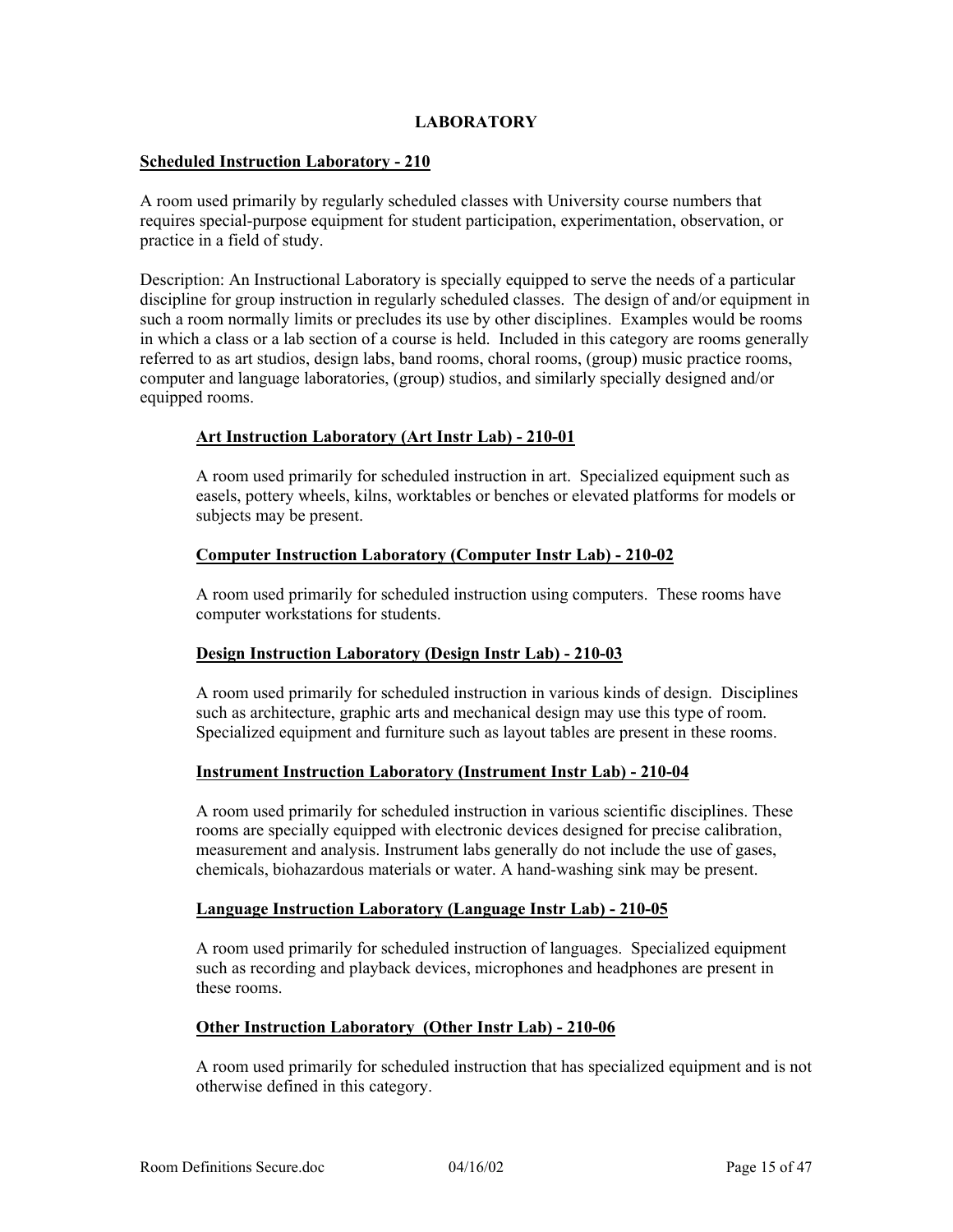# **Performance Instruction Laboratory (Performance Instr Lab) - 210-07**

A room used primarily for scheduled instruction in one the performance arts such as dance, music or drama. Specialized equipment such as audio equipment, special lighting or acoustic equipment or specialized flooring may be present in these rooms.

# **Wet Instruction Laboratory (Wet Instr Lab) - 210-08**

A room used primarily for scheduled instruction of one of the physical sciences (e.g., biology or chemistry). Specialized equipment and furniture such as lab benches, fume hoods and gas valves may be present in these rooms. Access to water is required in this type of lab.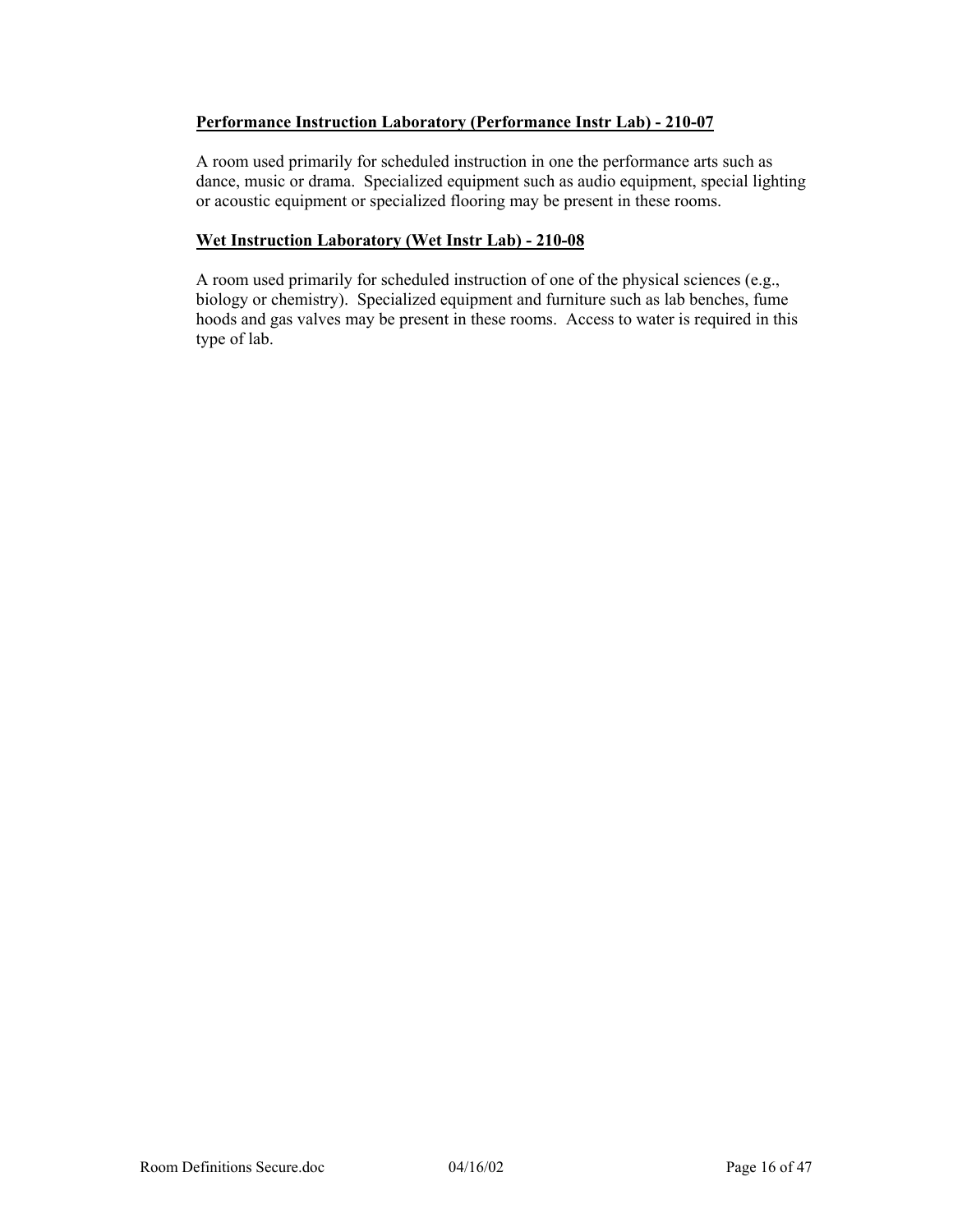# **Unscheduled Study Laboratory - 220**

A room used primarily by informally (or irregularly) scheduled classes that is specially equipped for student participation, experimentation, observation, or practice in a field of study. The design of and/or equipment in such a room normally limits or precludes its use for other areas of study.

Description: Study laboratories typically (but not necessarily or exclusively) include such rooms as computer and language laboratories, (group) music practice rooms, (group) studios, etc., if they are used primarily for practice/study or informally (or irregularly) scheduled classes.

Limitations: The criteria for differentiating between Study Laboratories and Teaching Laboratories is the **regularity of the scheduling**, and not the specialization of the equipment or instruction. Not included are gymnasia, pools, and similar facilities that are included under special use facilities. (See section 600)

#### **Art Study Laboratory (Unsch) (Art Study Lab (Unsch)) - 220-01**

A room used primarily for unscheduled practice/study in art. Specialized equipment such as easels, pottery wheels, kilns, worktables or benches or elevated platforms for models or subjects may be present.

# **Computer Study Laboratory (Unsch) (Computer Study Lab (Unsch)) - 220-02**

A room used primarily for unscheduled practice/study using computers. These rooms have computer workstations for students.

#### **Design Study Laboratory (Unsch) (Design Study Laboratory (Unsch)) - 220-03**

A room used primarily for unscheduled practice/study in various kinds of design. Disciplines such as architecture, graphic arts and mechanical design may use this type of room. Specialized equipment and furniture such as layout tables are present in these rooms.

#### **Language Study Laboratory (Unsch)(Language Study Laboratory (Unsch)) - 220-04**

A room used primarily for unscheduled practice/study of languages. Specialized equipment such as recording and playback devices, microphones and headphones are present in these rooms.

#### **Other Study Laboratory (Unsch) (Other Study Lab (Unsch)) - 220-05**

A room used primarily for unscheduled practice/study that has specialized equipment and is not otherwise defined in this category.

#### **Performance Study Laboratory (Unsch) (Performance Study Lab (Unsch)) - 220-06**

A room used primarily for unscheduled practice/study in one the performance arts such as dance, music or drama. Specialized equipment such as audio equipment, special lighting or acoustic equipment or specialized flooring may be present in these rooms.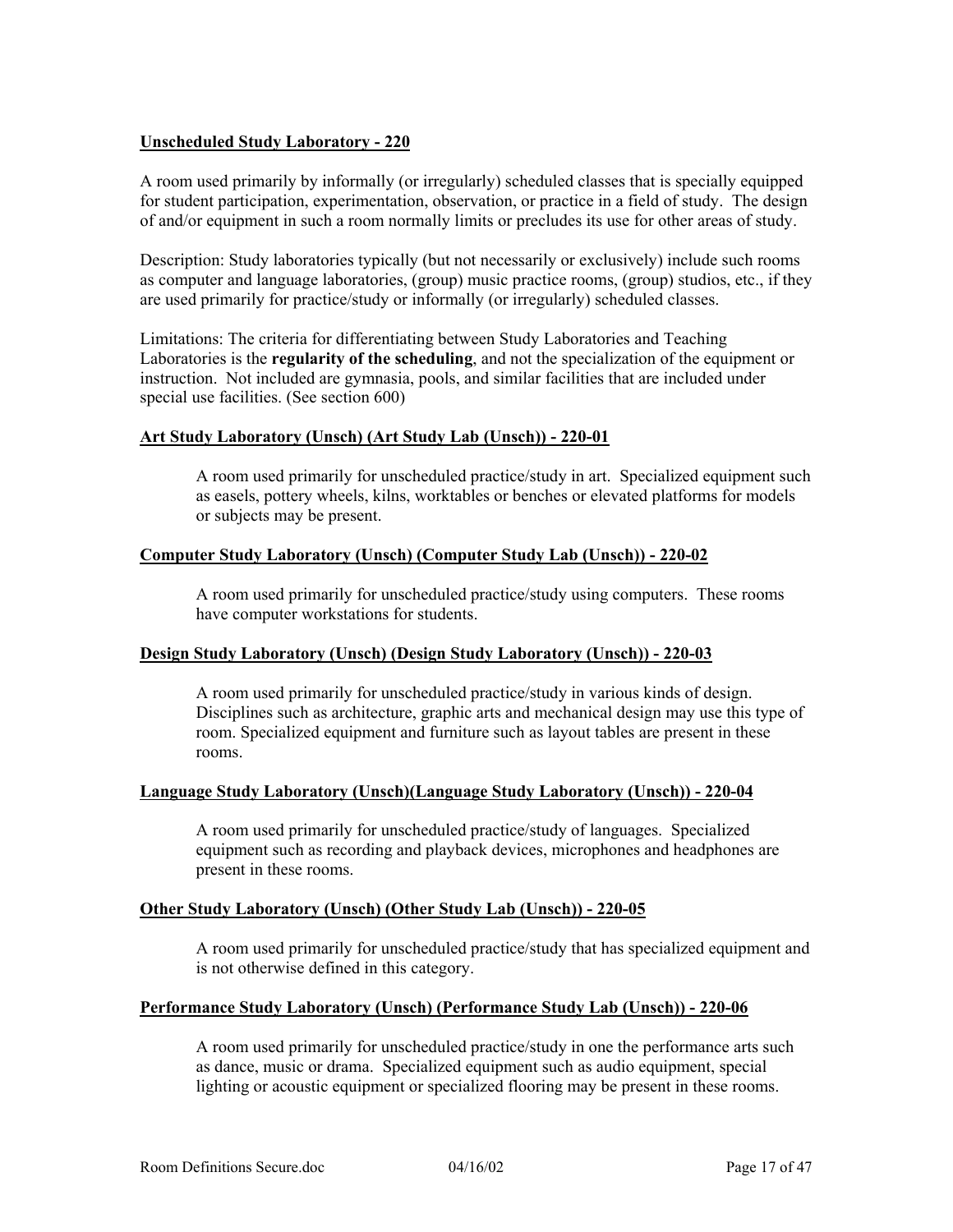# **Wet Study Laboratory (Unsch) (Wet Study Lab (Unsch)) - 220-07**

A room used primarily for unscheduled practice/study of one of the physical sciences (e.g., biology or chemistry). Specialized equipment and furniture such as lab benches, fume hoods and gas valves may be present in these rooms. Access to water is required in this type of lab.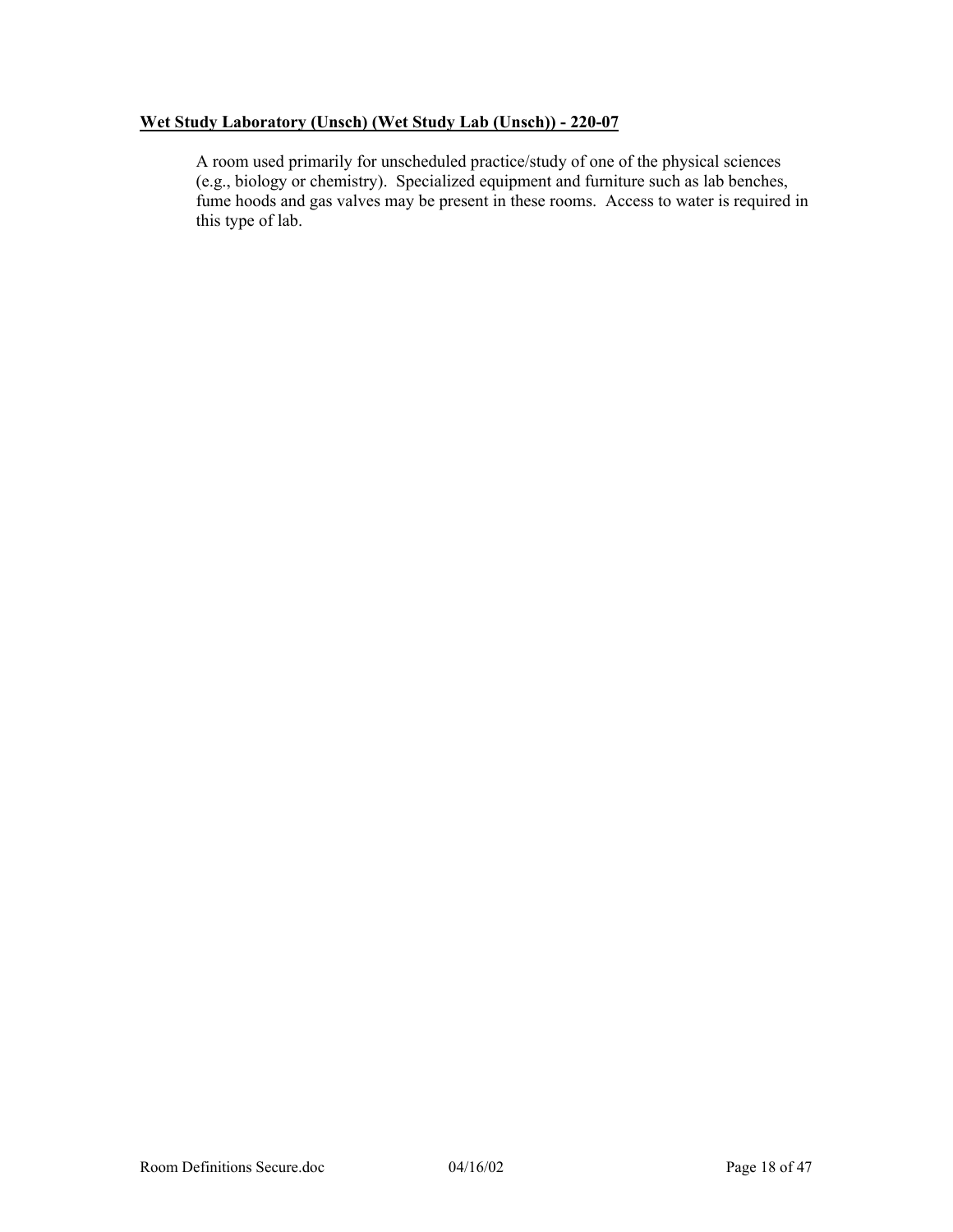# **Research Laboratory - 250**

A room used primarily for laboratory experimentation, research, or training in research methods; or professional research and observation.

Description: The room is furnished with special-purpose equipment for staff or student participation or observation.

#### **Data Laboratory (Data Lab) - 250-01**

A room used primarily for laboratory experimentation, research, or training in research methods; or professional research and observation.

Description: These rooms are equipped for data analysis, modeling, or simulation research. Standard equipment includes computers or terminals, network connections, desks or tables, printer and data storage space. Additional power sources or HVAC may be present.

#### **Instrument Laboratory (Instrument Lab) - 250-02**

A room used primarily for laboratory experimentation, research, or training in research methods; or professional research and observation.

Description: These rooms are equipped for equipment, device or electronics research. Standard equipment includes counterspace, storage and equipment space. This type of research generally does not include the use of scientific gases or deionized water, chemicals or biohazardous materials. A handwashing sink may be present.

#### **Special Research Laboratory (Special Research Lab) - 250-03**

A room used primarily for laboratory experimentation, research, or training in research methods; or professional research and observation.

Description: These rooms contain pieces or equipment or house research experiments that need specialized operating environments (e.g., MRI, NMR, or clean room facilities). There is not a standard set-up or fit-out for this type of laboratory.

#### **Wet Laboratory (Wet Lab) - 250-04**

A room used primarily for laboratory experimentation, research, or training in research methods; or professional research and observation.

Description: These rooms are equipped for biohazardous materials and/ or chemical research. Standard equipment includes benches, fume hoods, scientific gas, air and vacuum. Access to deionized water is required. Chemicals and hazardous materials are generally in use.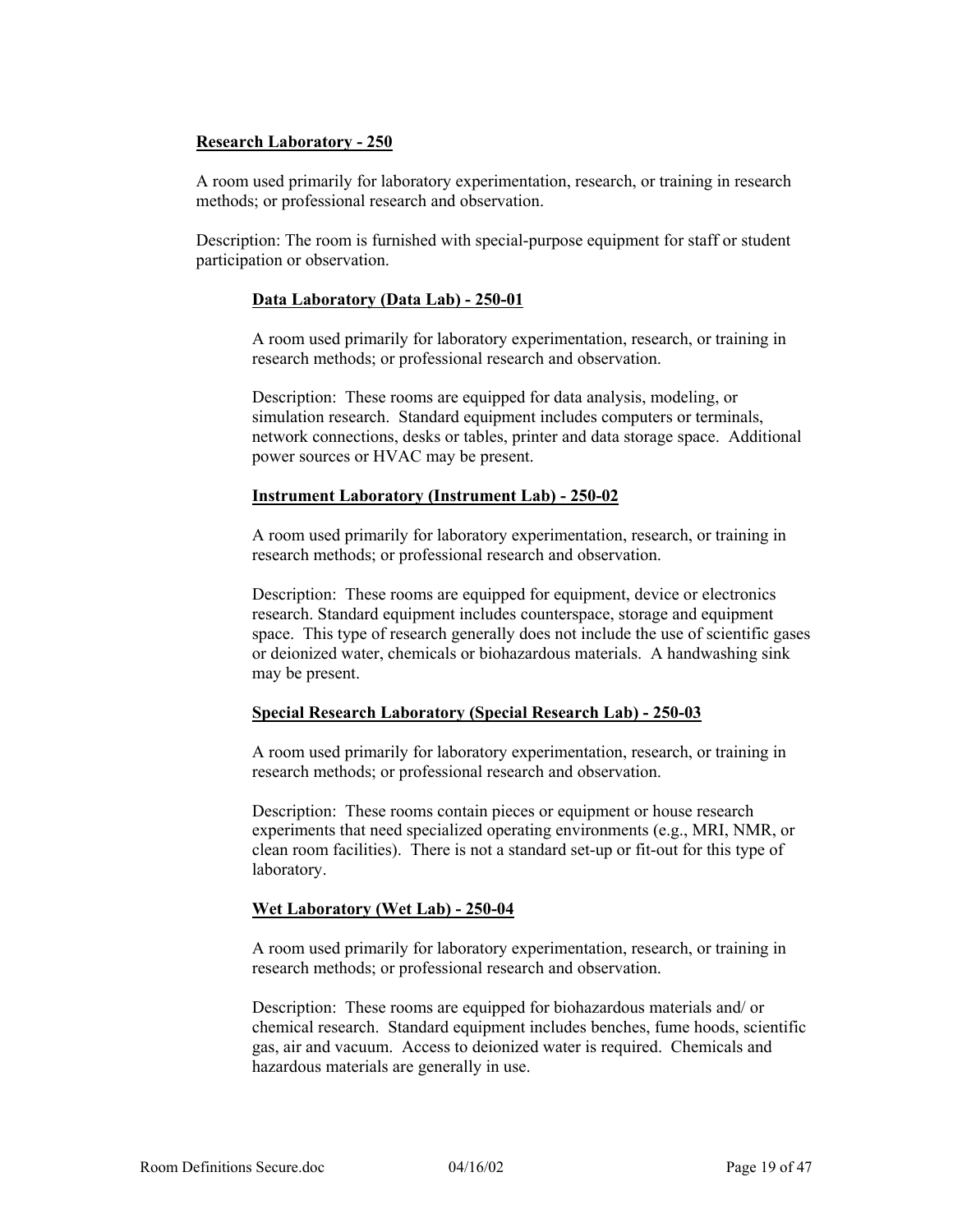#### **Laboratory Service Room Types**

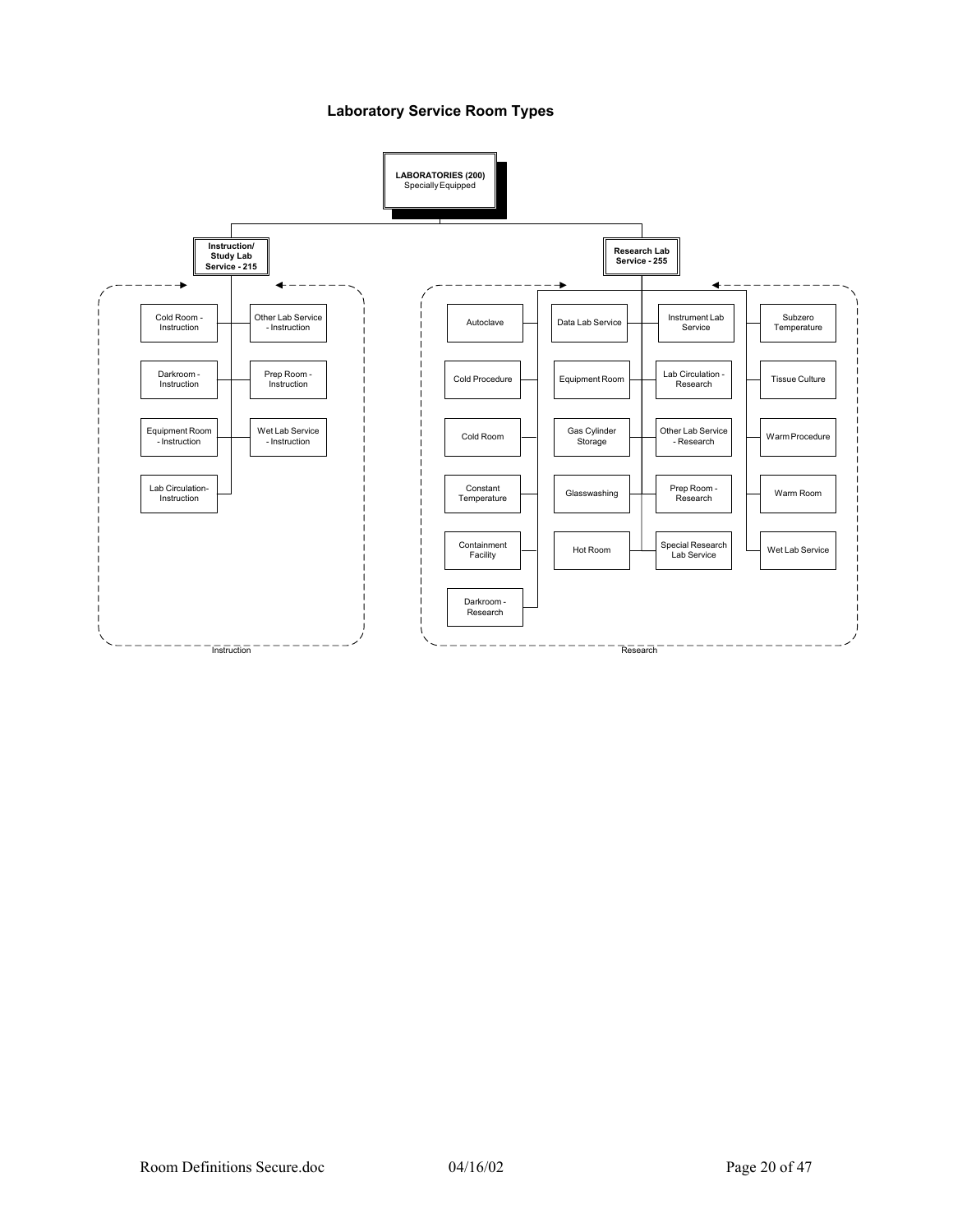#### **LABORATORY SERVICE**

#### **Instruction/Study Laboratory Service - 215**

A room that serves as an extension of the activities in one or more Instruction Laboratories.

#### **Cold Room - Instruction (Cold Room Instr) - 215-01**

A room constructed or equipped for specimen or material storage at low, but not freezing temperatures. This room serves as an extension of the activities in one or more Instruction Laboratories.

#### **Darkroom - Instruction (Darkroom Instr) - 215-02**

A room constructed or equipped for processing photographic materials. This room serves as an extension of the activities in one or more Instruction Laboratories.

#### **Equipment Room - Instruction (Equipment Room Instr) - 215-03**

A room whose primary use is to house specialized equipment used in an Instruction Laboratory.

#### **Laboratory Circulation - Instruction (Lab Circ Instr) - 215-04**

Circulation area contained within a suite or collection of Instruction or Study Laboratories that is not accessible to the general public.

Description: Space may include incidental service activities such as equipment or chemical storage carts if they are not in separately identified areas. The primary use of this space must be internal circulation, not laboratory support activities. The noncirculation areas should be designated as appropriate laboratory's service areas.

#### **Other Laboratory Service - Instruction (Other Lab Svc Instr) - 215-05**

A room that serves one or more Instruction Laboratories as an extension of the activities in those rooms and is not otherwise defined in this category.

#### **Prep Room - Instruction (Prep Room Instr) - 215-06**

A room used to prepare materials, specimens and/or equipment for use in an Instruction Laboratory.

#### **Wet Laboratory Service - Instruction (Wet Lab Svc Instr) - 215-07**

A room that serves as an extension of the activities in one or more Wet Instruction Laboratories.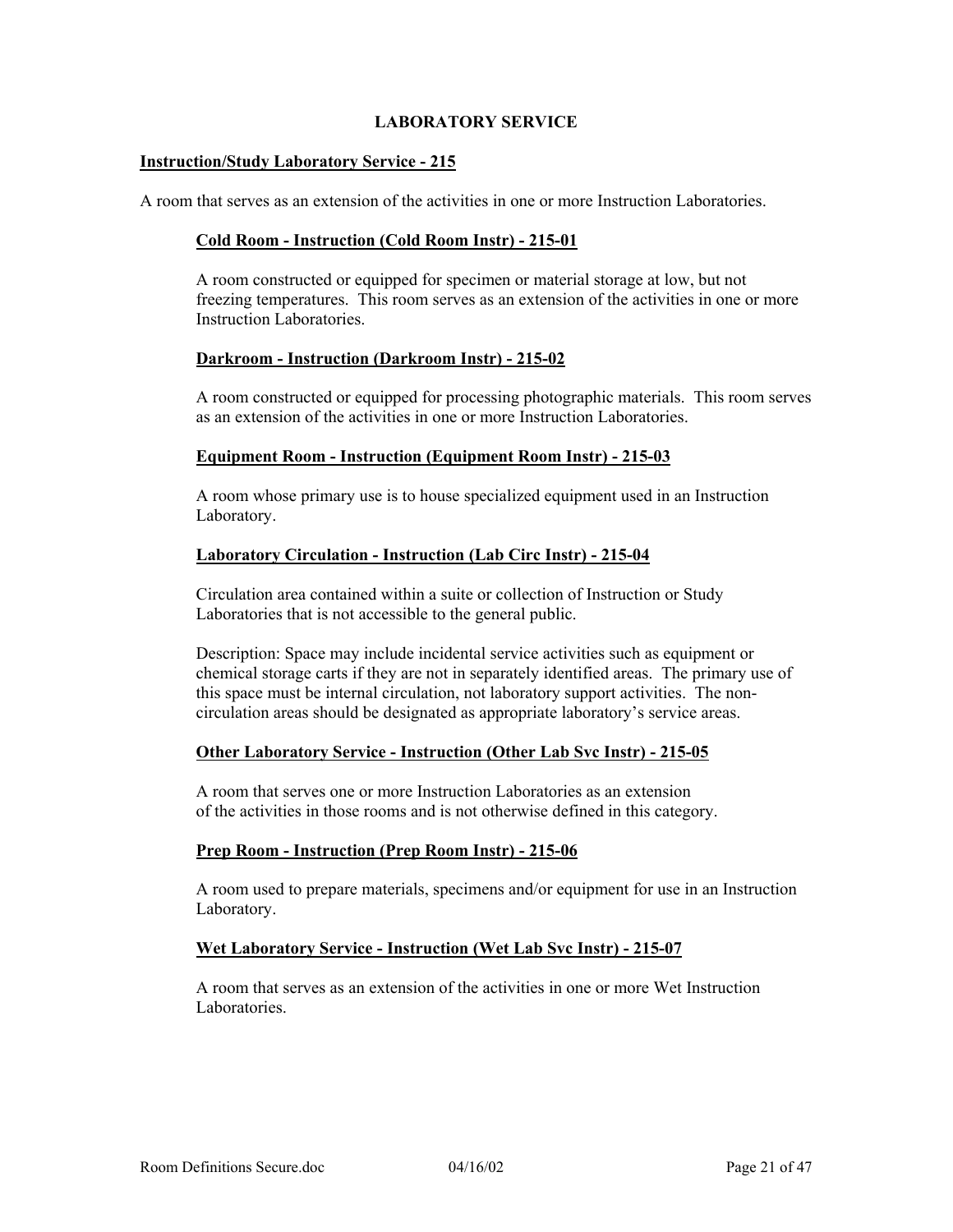### **Research Laboratory Service - 255**

A room that serves as an extension of the activities in one or more research laboratories.

#### **Autoclave (Autoclave) - 255-01**

A room constructed for or equipped with autoclaves and serves as an extension of the activities of one or more Research Laboratories.

#### **Cold Procedure (Cold Procedure) - 255-02**

A room constructed or equipped for experimentation at low, but not freezing temperatures and serves as an extension of the activities of one or more Research Laboratories.

#### **Cold Room (Cold Room) - 255-03**

A room constructed or equipped for specimen or material storage at in low, but not freezing temperatures and serves as an extension of the activities of one or more Research Laboratories.

## **Constant Temperature (Constant Temperature) - 255-04**

A room constructed or equipped to maintain a constant temperature and serves as an extension of the activities of one or more Research Laboratories.

#### **Containment Facility (Containment Facility) - 255-05**

A room constructed or equipped to safely contain hazardous materials and serves as an extension of the activities of one or more Research Laboratories.

#### **Darkroom - Research (Darkroom Rsch) - 255-06**

A room constructed or equipped for processing photographic materials and serves as an extension of the activities in one or more Research Laboratories.

#### **Data Laboratory Service (Data Lab Svc) - 255-07**

A room that serves as an extension of the activities in Data Laboratories and is not otherwise defined in this category.

#### **Equipment (Equipment) - 255-08**

A room whose primary use is to house specialized equipment used in a Research Laboratory.

#### **Gas Storage (Gas Storage) - 255-09**

A room used for the storage of gas cylinders that provide gas to one or more Research Laboratories.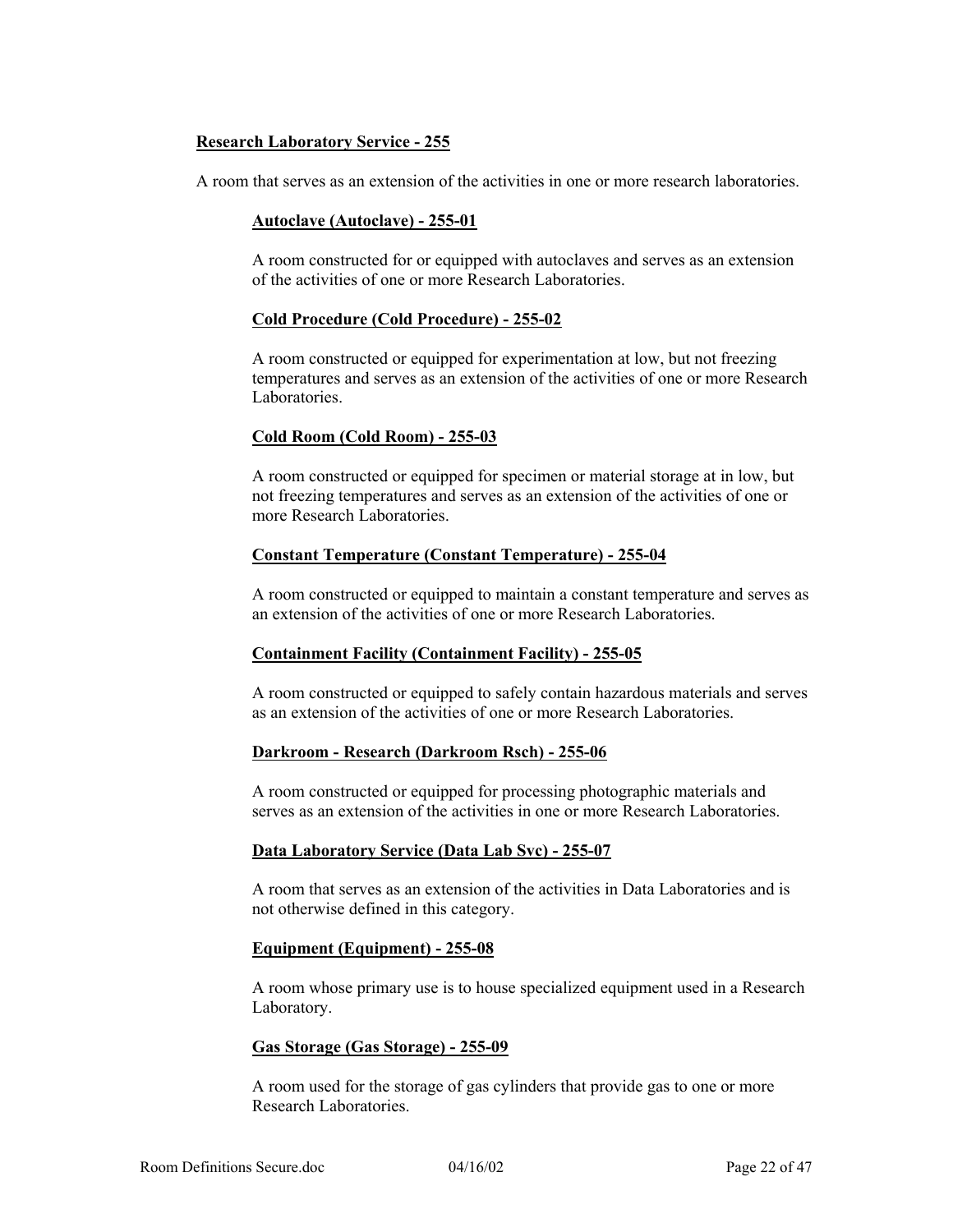# **Glasswashing (Glasswashing) - 255-10**

A room constructed for or equipped with glass washing equipment and serves as an extension of the activities of one or more Research Laboratories.

# **Hot Room (Hot Room) – 255-11**

A room constructed or equipped for storage and experimentation with radioactive materials and serves as an extension of the activities of one or more Research Laboratories.

#### **Instrument Laboratory Service (Instrument Lab Svc) - 255-12**

A room that serves as an extension of the activities in Instrument Laboratories and is not otherwise defined in this category.

# **Laboratory Circulation - Research (Lab Circ Rsch) - 255-13**

Circulation area contained within a suite or collection of Research laboratories that is not accessible to the general public.

 Description: Space may include incidental service activities such as equipment or chemical storage carts if they are not in separately identified areas. The primary use of this space must be internal circulation, not laboratory support activities. Non-Circulation areas should be designated as the appropriate laboratory's service area.

#### **Other Laboratory Service - Research (Other Lab Svc Rsch) - 255-14**

A room that serves one or more Research Laboratories as an extension of the activities in those rooms and is not otherwise defined in this category.

#### **Prep Room - Research (Prep Room Rsch) – 255-15**

A room used to prepare materials, specimens or equipment for use in one or more Research Laboratories.

#### **Special Research Laboratory Service (Special Rsch Lab Svc) - 255-16**

A room that serves one or more Special Research Laboratories as an extension of the activities in those rooms and is not otherwise defined in this category.

#### **Subzero Temperature (Subzero Temperature) – 255-17**

A room constructed or equipped for specimen or material storage at temperatures below freezing and serves as an extension of the activities of one or more Research Laboratories.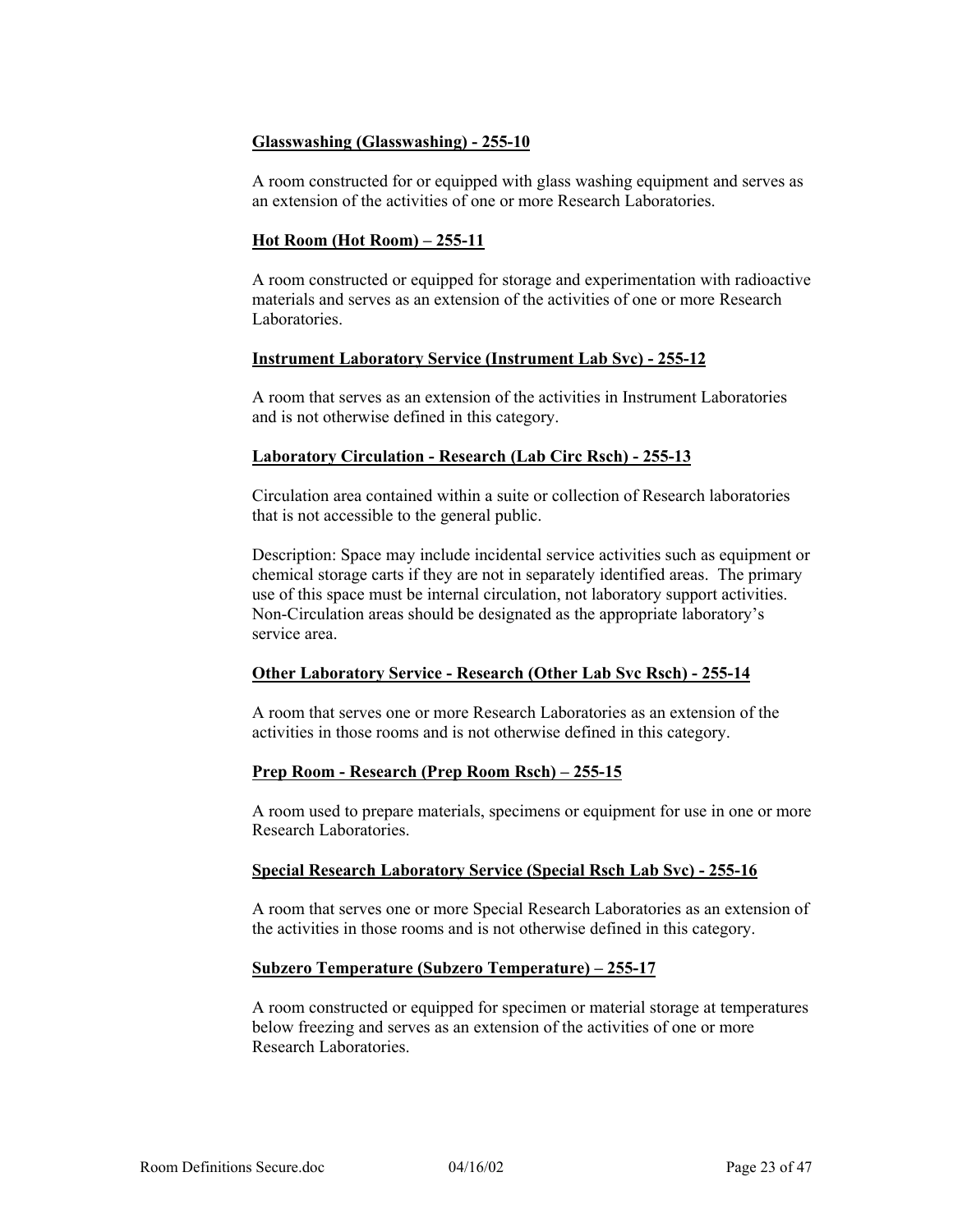# **Tissue Culture (Tissue Culture) - 255-18**

A room constructed or equipped for growth or experimentation with tissue or other cultures and serves as an extension of the activities of one or more Research Laboratories.

#### **Warm Procedure (Warm Procedure) - 255-19**

A room constructed or equipped for experimental procedures at warm temperatures and serves as an extension of the activities of one or more Research Laboratories.

#### **Warm Room (Warm Room) - 255-20**

A room constructed or equipped for specimen or material storage at warm Temperatures and serves as an extension of the activities of one or more Research Laboratories.

# **Wet Laboratory Service (Wet Lab Svc) - 255-21**

A room that serves as an extension of the activities in Wet Laboratories and is not otherwise defined in this category.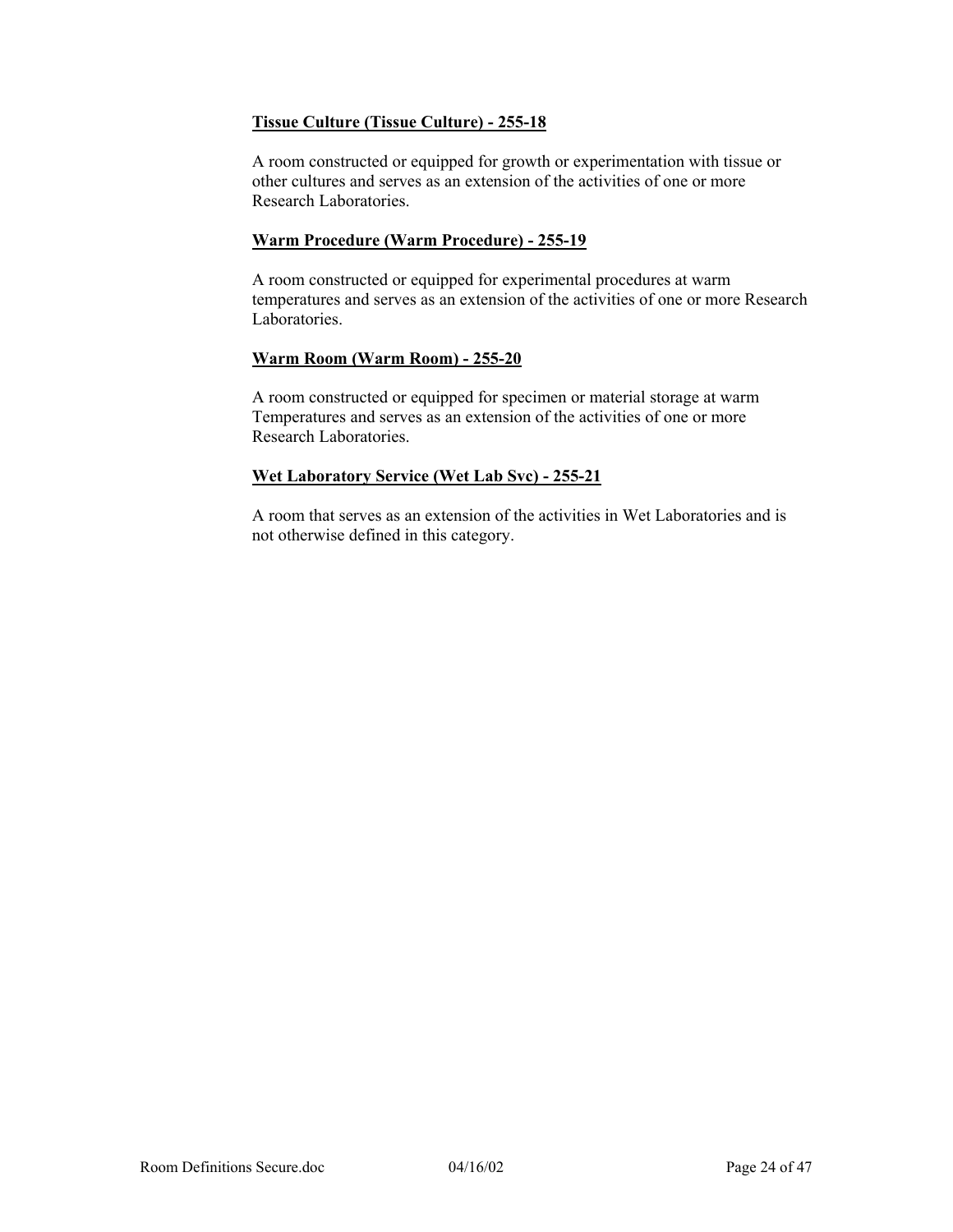# **Library and Study Room Types**

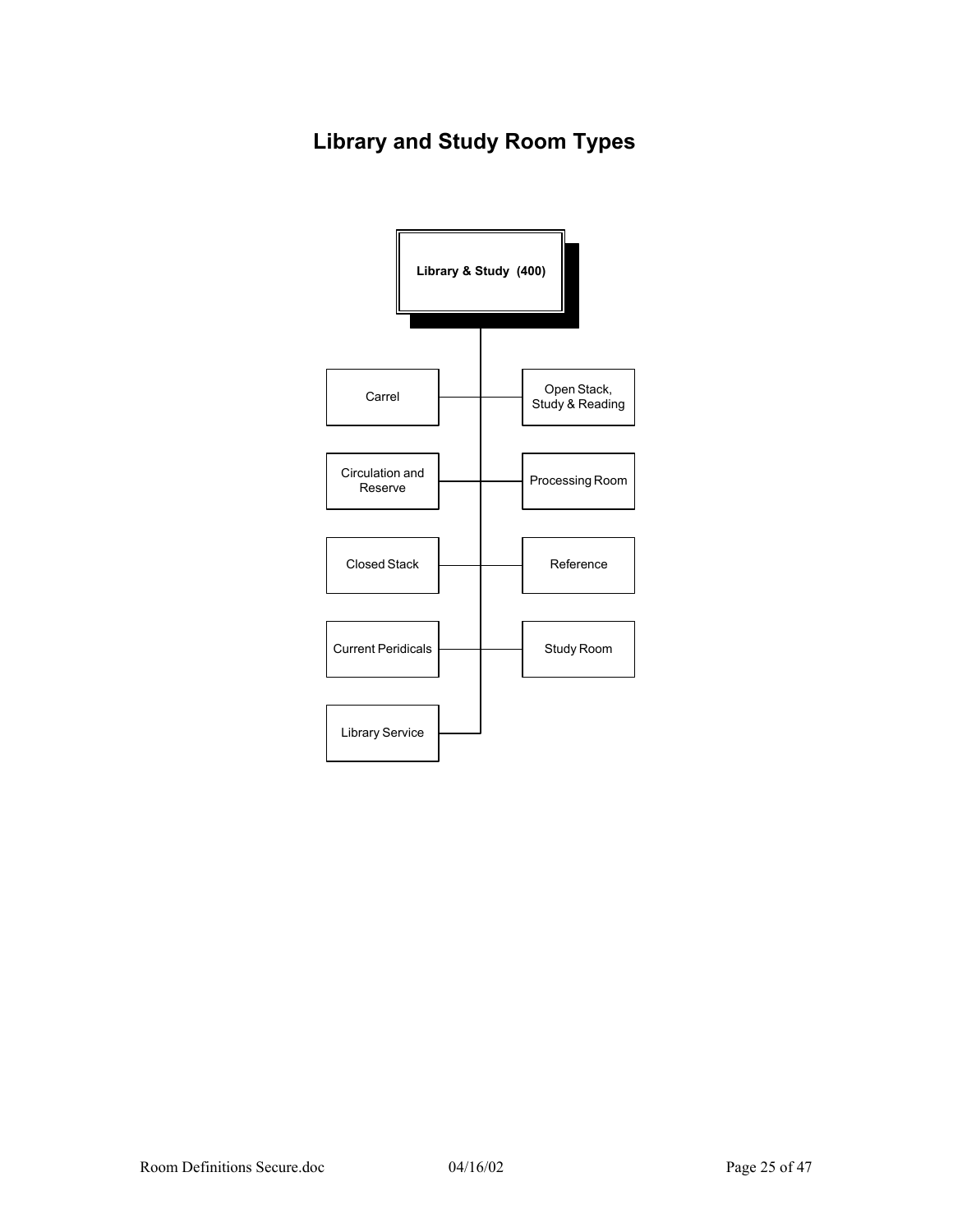# **LIBRARY AND STUDY**

## **Carrel (Carrel) - 410-02**

A study desk used by individuals to study at their convenience, which is not restricted to a particular subject or discipline by specialized equipment.

Description: Includes carrels located in libraries, residential facilities, academic or student service facilities which are intended for general study purposes.

#### **Circulation & Reserve (Circulation & Reserve) - 440-02**

A room or area used for circulation functions or reserve items.

#### **Closed Stack (Closed Stack) - 420**

A room used to house arranged collections of educational and research materials for use as a study or research resource.

Description: Stacks typically appear in central, branch, or departmental libraries and are characterized by accessible, arranged, and managed collections. Collections can include books, periodicals, journals, monographs, microforms, non-print resources (e.g., tapes, disks, slides, etc.), musical scores, maps, and other educational and research materials.

#### **Current Periodicals (Current Periodicals) - 430-02**

A room or area used to house unbound periodicals in the current volume and/or year.

#### **Library Service (Library Svc) - 455**

A room that directly serves study rooms, open-stack study rooms, or processing rooms as a direct extension of the activities in those rooms.

Description: Includes storage rooms, copy rooms, closets, locker rooms, coat rooms, and other typical service areas that support a primary study facilities room.

Limitations: Does not include Processing Rooms that house specific library support processes and operations (e.g., bookbinding rooms, multimedia processing rooms). (See Room Type – 440-01 in this section)

#### **Open Stack, Study & Reading (Open Stack, Study & Reading) - 430-01**

A combination study/reading room and stack, generally without physical boundaries between the stack and study areas.

Description: Seating areas include those types of seating arrangements described under Study Room as well as card catalogs and publicly accessible computers used for online research or bibliographic access. The stack areas of these rooms may include any of the educational, and research material collections described under Closed Stack.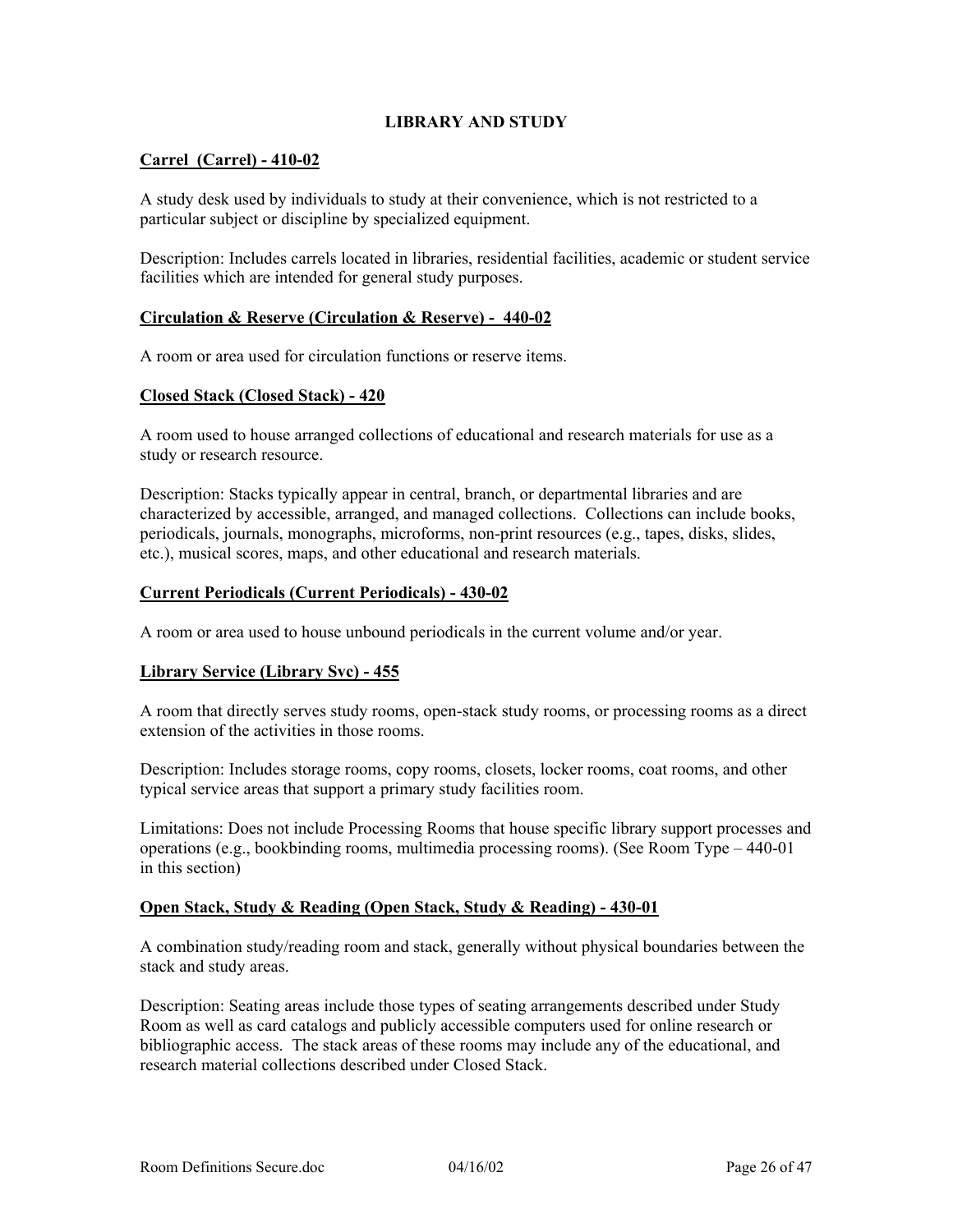Limitations: Does not include Study Rooms that have no stack areas. As with Closed Stack and Processing Rooms, Open-Stack, Study and Reading Rooms appear in central, branch, and departmental libraries.

# **Processing (Processing) - 440-01**

A room devoted to processes and operations in support of library functions.

Description: A processing room is intended for specific library operations that support the overall library mission. Included are card catalog shelflists; on-line catalog and on-line search areas; bookbinding rooms; on-line search rooms; multimedia materials processing areas; interlibrary loan processing areas; and other areas with a specific process or operation in support of library functions and not found in any other existing category in this series.

#### **Reference (Reference) - 430-03**

A room or area used for reference service as well as reference items not intended to be checked out.

# **Study Room (Study Room) - 410-01**

A room used by individuals to study at their convenience, which is not restricted to a particular subject or discipline by specialized equipment.

Description: Includes study or reading rooms located in libraries, residential facilities, academic or student service facilities, study carrel and booth areas, and similar rooms which are intended for general study purposes. Study areas may be grouped, as in library reading rooms, or individualized, as in a carrel. Study areas may include microcomputers, typewriters, computer terminals, micro-form/film/fiche readers, or other multimedia equipment.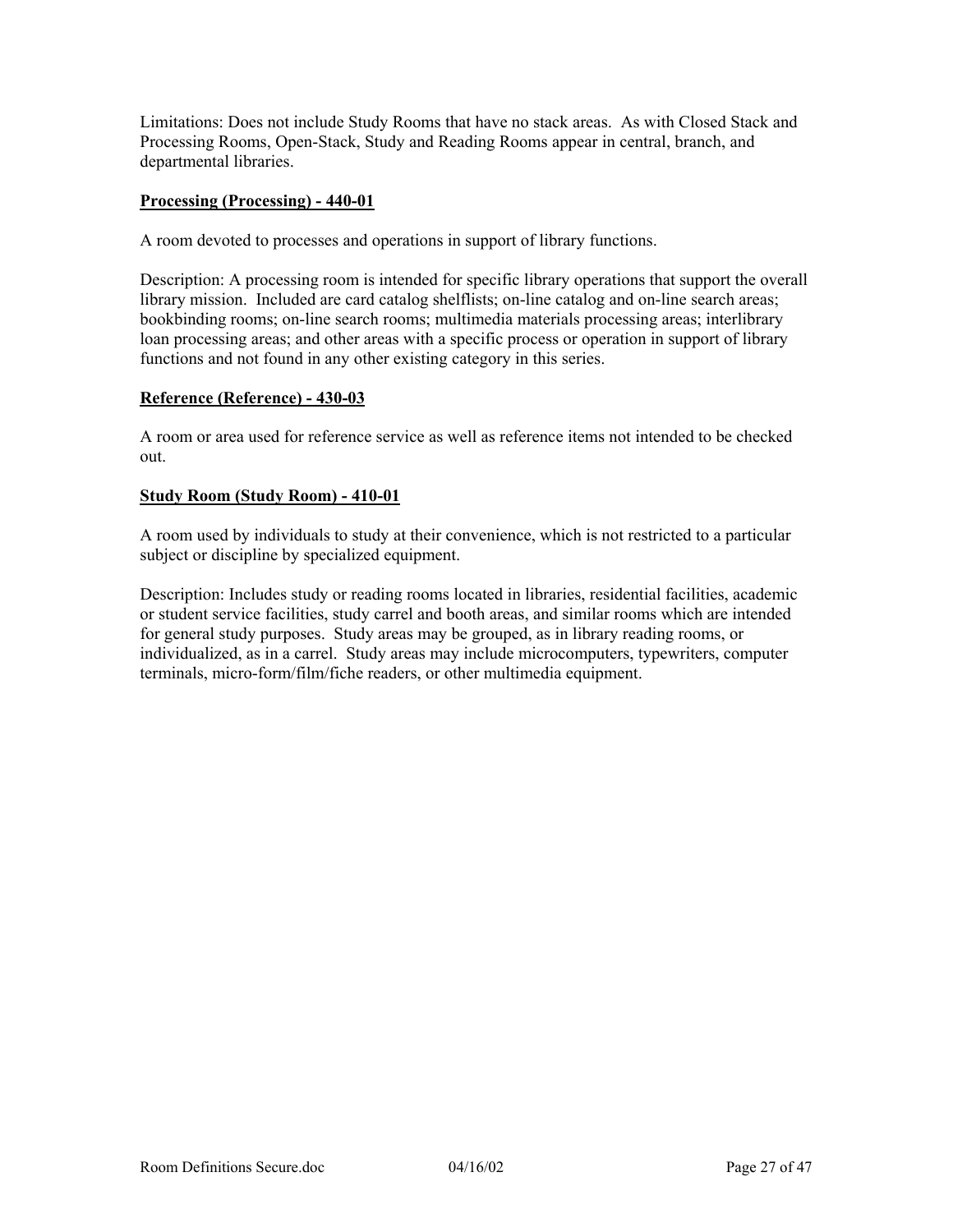# **Office Room Types**

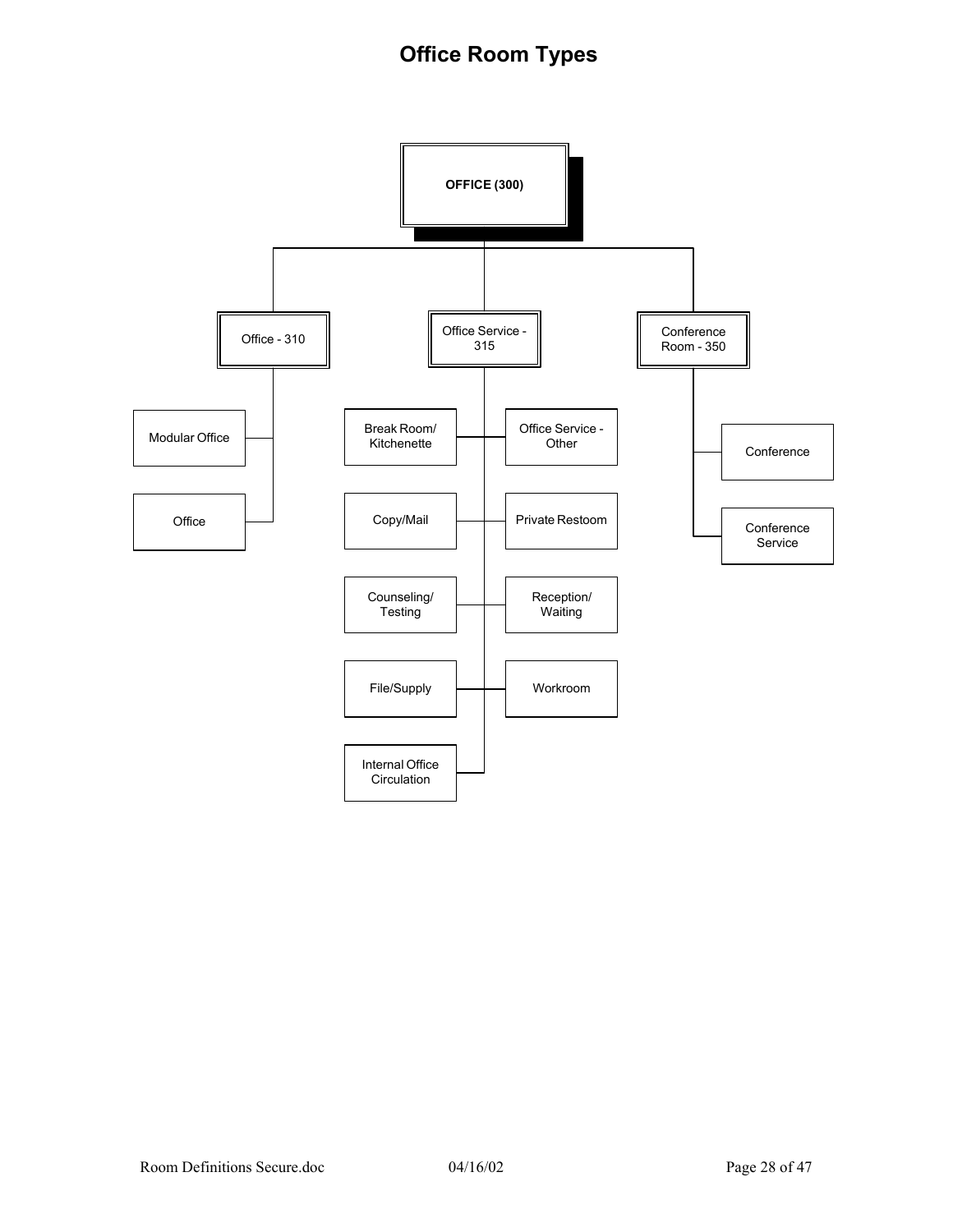#### **OFFICE**

#### **Office - 310**

A room housing people working at one or more desks, tables, or workstations.

Limitations: Any other rooms, such as glass shops, printing shops, study rooms, classrooms, research laboratories, etc., that incidentally contain desk space for a technician or staff member, are classified according to the primary use of the room.

#### **Modular (Modular) - 310-01**

A single workstation designed as a primary workspace for an individual, built with modular systems furniture and having modular partitions as divider.

Limitations: Spaces built with modular systems furniture that are not being used as an individual's primary workspace are to be classified as Office Service and assigned to whichever Office Service room type with which the space is most closely associated.

#### **Office (Office) - 310-02**

A room built with permanent partitions used as primary workspace for one or more occupants.

#### **Office Service - 315**

A room or modular system workstation that directly serves an office or group of offices as an extension of the activities in those rooms.

Description: Includes file rooms, break rooms, kitchenettes serving office areas, copy/mail rooms, closets, office supply rooms, first aid rooms, vaults, student counseling rooms, and testing (non-discipline-related) rooms.

Limitations: Waiting, interview, and testing rooms are included as office service if the serve a specific office or office area and not a classroom or laboratory; a student counseling or testing room should be coded as Office Service. Lounges which serve specific office areas and which are not generally available to the public should be coded as Office Service.

#### **Break Room (Break Room) - 315-01**

A room that directly serves an office or group of offices and is used primarily for taking breaks and/or for storage and preparation of coffee and other food items. These rooms are normally furnished with tables and seating and/or are equipped with a sink, microwave oven and refrigerator.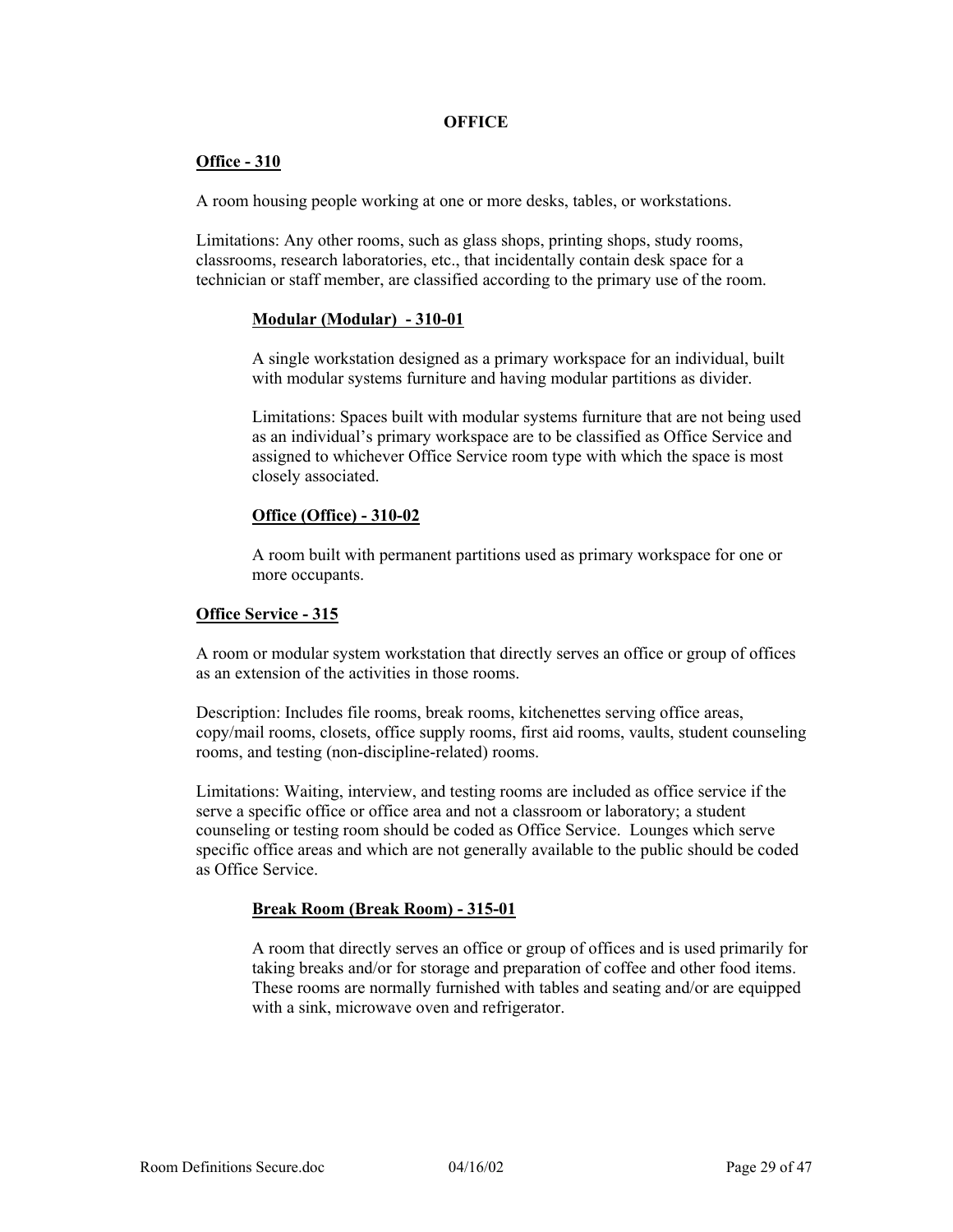# **Copy/Mail (Copy/Mail) - 315-02**

A room that directly serves an office or group of offices and contains copy machines, fax machines, printers, and/or supports the sending or receiving of internal and external mail.

#### **Counseling/Testing (Counseling/Testing) - 315-03**

A room predominantly used to test or counsel prospective or current students or employees. Testing in these rooms may require specialized furniture or equipment.

#### **File/Supply (File/Supply) - 315-04**

A room that directly serves an office or group of offices and contains commonly accessed office supplies and/or file cabinets or shelves holding such items as files, drawings or maps.

# **Internal Office Circulation (Internal Office Circ) - 315-05**

Circulation area contained within a suite or collection of offices that is not accessible to the general public.

Description: Space may include incidental service activities such as a copier, fax machine, coffee station if they are not in separately identified areas. The primary use of this space must be internal circulation, not office support activities.

Limitations: Building areas and corridors accessible to the general public should be classified as Corridors.

#### **Office Service - Other (Office Svc Other) - 315-06**

A room that directly serves an office or group of offices as an extension of the activities in those rooms and is not otherwise defined in this category. Examples include audio/visual equipment and coat storage.

#### **Private Restroom (Private Restroom) - 315-07**

A restroom that is contained within a suite or collection of offices that is not accessible to the general public.

#### **Reception/Waiting (Reception/Waiting) - 315-08**

A room or distinct area that directly serves an office or group of offices and is used as a reception point into the office or group of offices.

#### **Workroom (Workroom) - 315-09**

A room that directly serves an office or group of offices and is predominantly used for various support activities such as collating, assembling, sorting and organizing documents or other office related activities.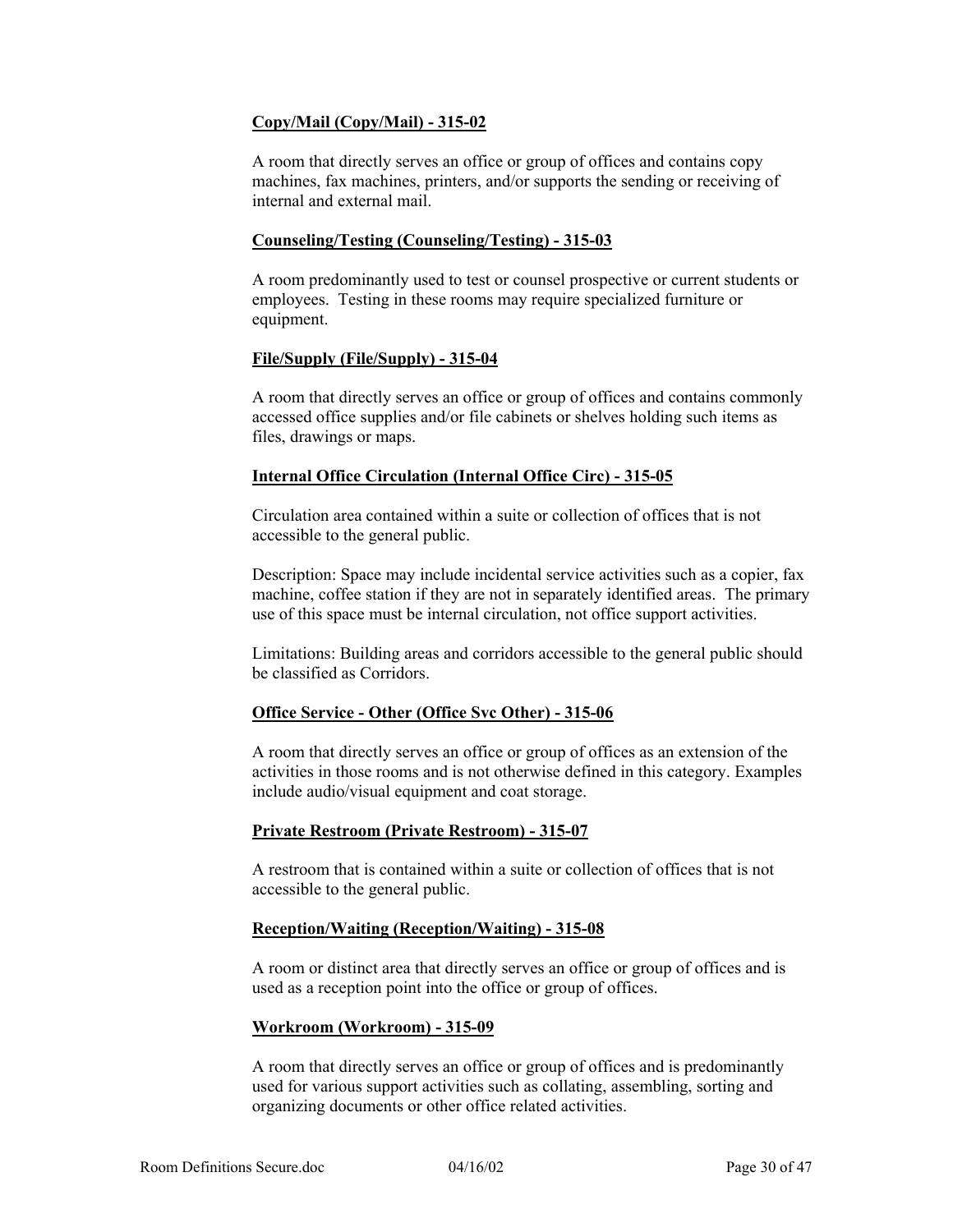# **Conference (Conference) - 350**

A room used primarily for meetings.

Description: A conference room is typically equipped with tables and chairs. Conference rooms can be assigned to a specific department or can be used for general purposes such as community or campus group meetings not associated with a particular department. A conference room is distinguished from a classroom or seminar room because it is used primarily for activities other than scheduled classes.

Limitations: Does not include classrooms, seminar rooms, auditoria (see Classroom Section - 100), assembly rooms, or lounges (see General Use Room Section - 600).

# **Conference Service (Conference Svc) - 355**

A room that directly serves one or more Conference Rooms as an extension of the activities in those rooms.

Description: Includes kitchenettes, storage rooms, telecommunications control booths, production rooms, sound equipment rooms, etc., if they serve conference rooms.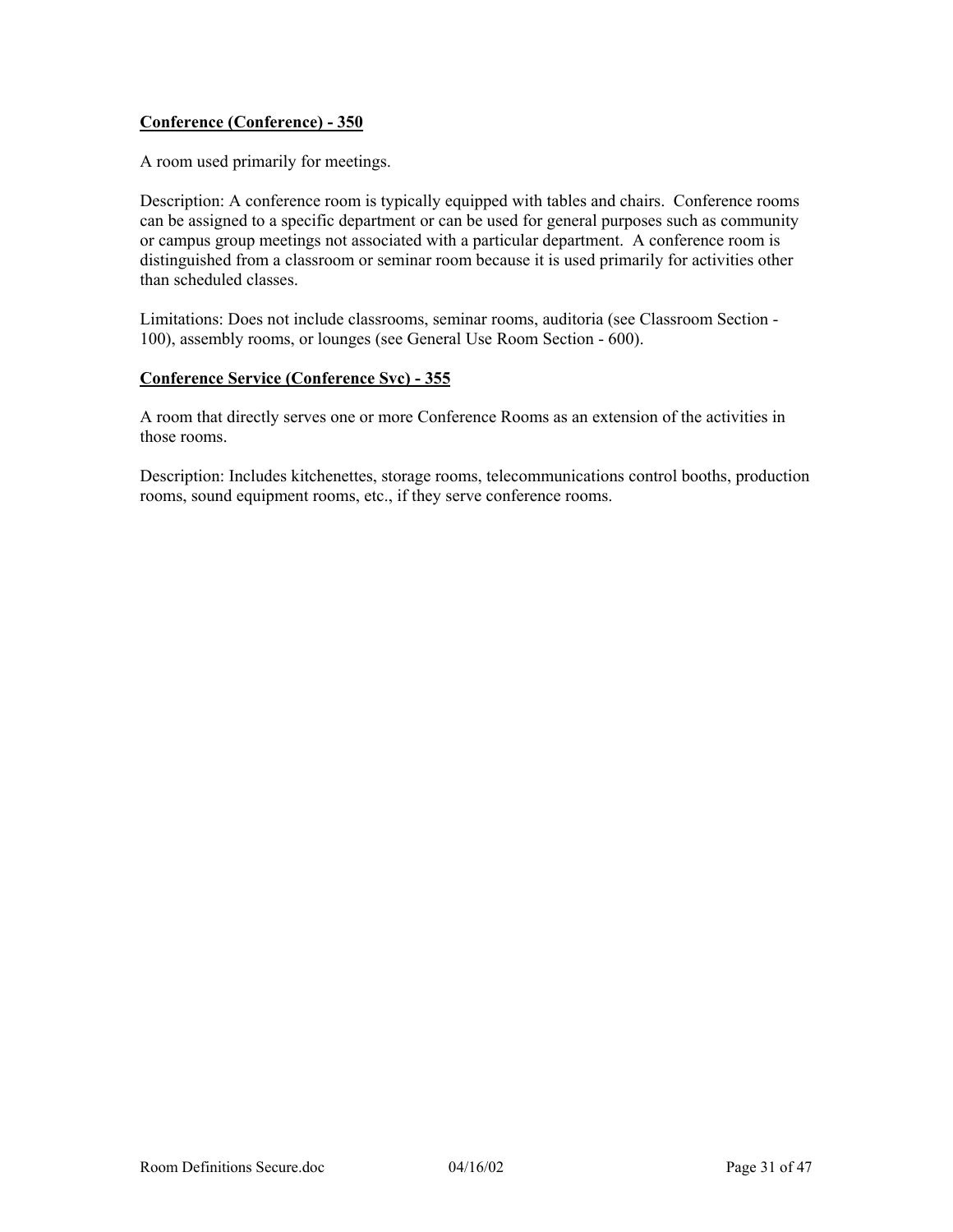# **Residential Room Types**

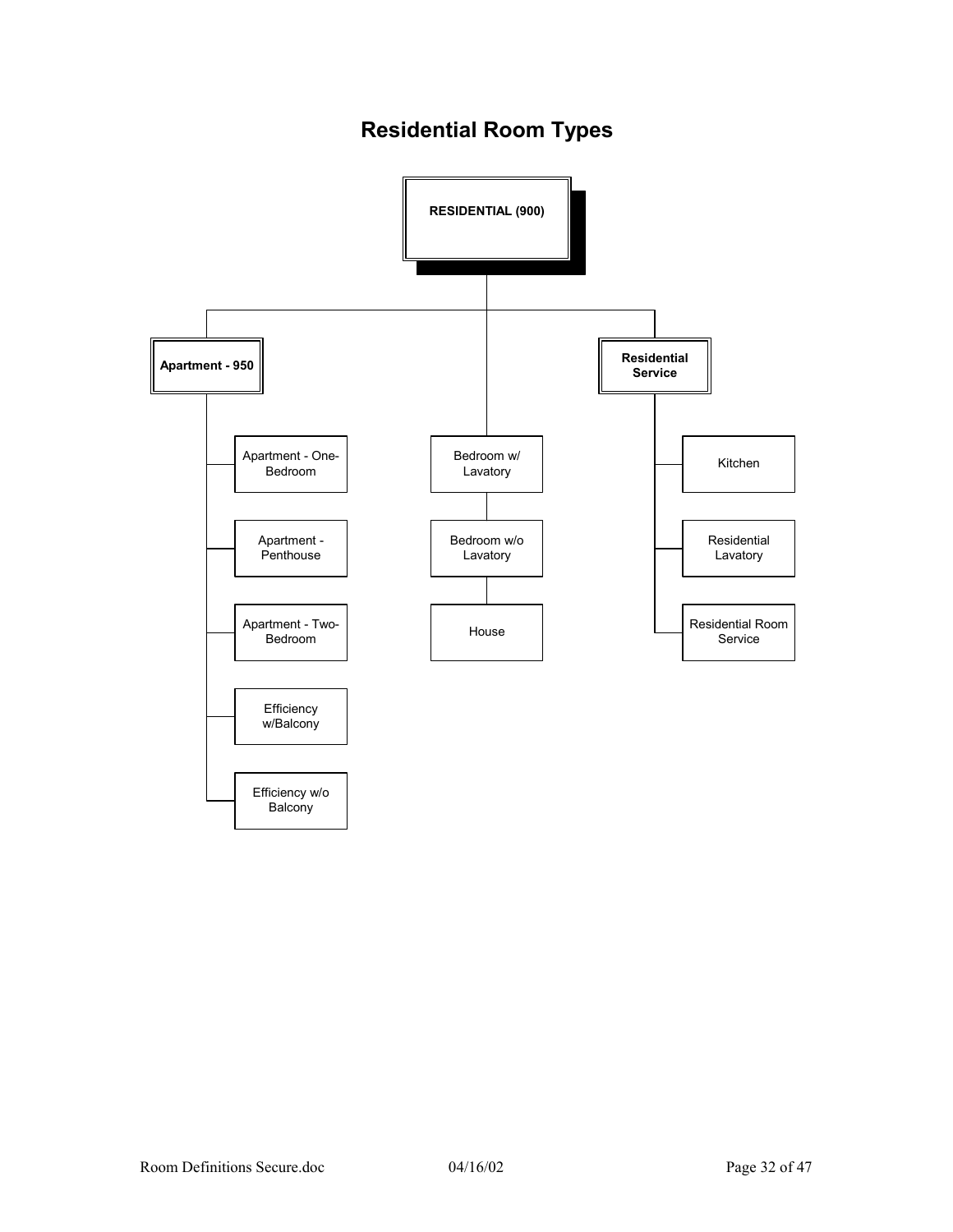#### **RESIDENTIAL**

#### **Apartment - 950**

A complete living unit, with private cooking facilities that is not a separate structure. This is a basic module or group of rooms designed as a complete housekeeping unit (i.e., it contains bedroom(s), living room(s), kitchen, and toilet facilities). It is not intended that individual rooms be specifically identified within the apartment, but only that the total interior space be included. Apartments need not be located in a residential building. A duplex unit should be classified as an Apartment because it is not a separate, freestanding structure.

#### **Apartment - One-Bedroom - 950-03**

A living unit with a maximum occupancy of three adults or two adults and two children. This apartment consists of a living room, kitchen, bedroom and bath. All one bedroom apartments have balconies.

#### **Apartment - Penthouse- 950-05**

A living unit with a maximum occupancy of four adults or two adults and three children. This apartment, normally reserved for faculty and staff, consists of a living room, dining room, kitchen, two bedrooms, two full baths, laundry room and large patio.

#### **Apartment - Two-Bedroom - 950-04**

A living unit with a maximum occupancy of four adults or two adults and three children. This apartment, normally reserved for families w/children, consists of a living/dining room, kitchen, bath and two separate bedrooms. All two bedrooms have balconies.

#### **Efficiency w/Balcony - 950-02**

A living unit with a maximum occupancy of two adults and one child under two years of age. This unit consists of one large room that serves as the living room and bedroom. There is a kitchen, bathroom and dressing area that is separate. There is also a balcony as part of this unit.

#### **Efficiency w/o Balcony - 950-01**

A living unit with a maximum occupancy of two adults and one child under two years of age. This unit consists of one large room that serves as the living room and bedroom. There is a kitchen, bathroom and dressing area that is separate.

#### **Bedroom Room w/ Lavatory - 920**

A sleep and study room generally containing a bed, desk, and related furnishings and adjoining lavatory.

#### **Bedroom w/o Lavatory - 910**

A sleep and study room generally containing a bed, desk, and related furnishings without an adjoining lavatory.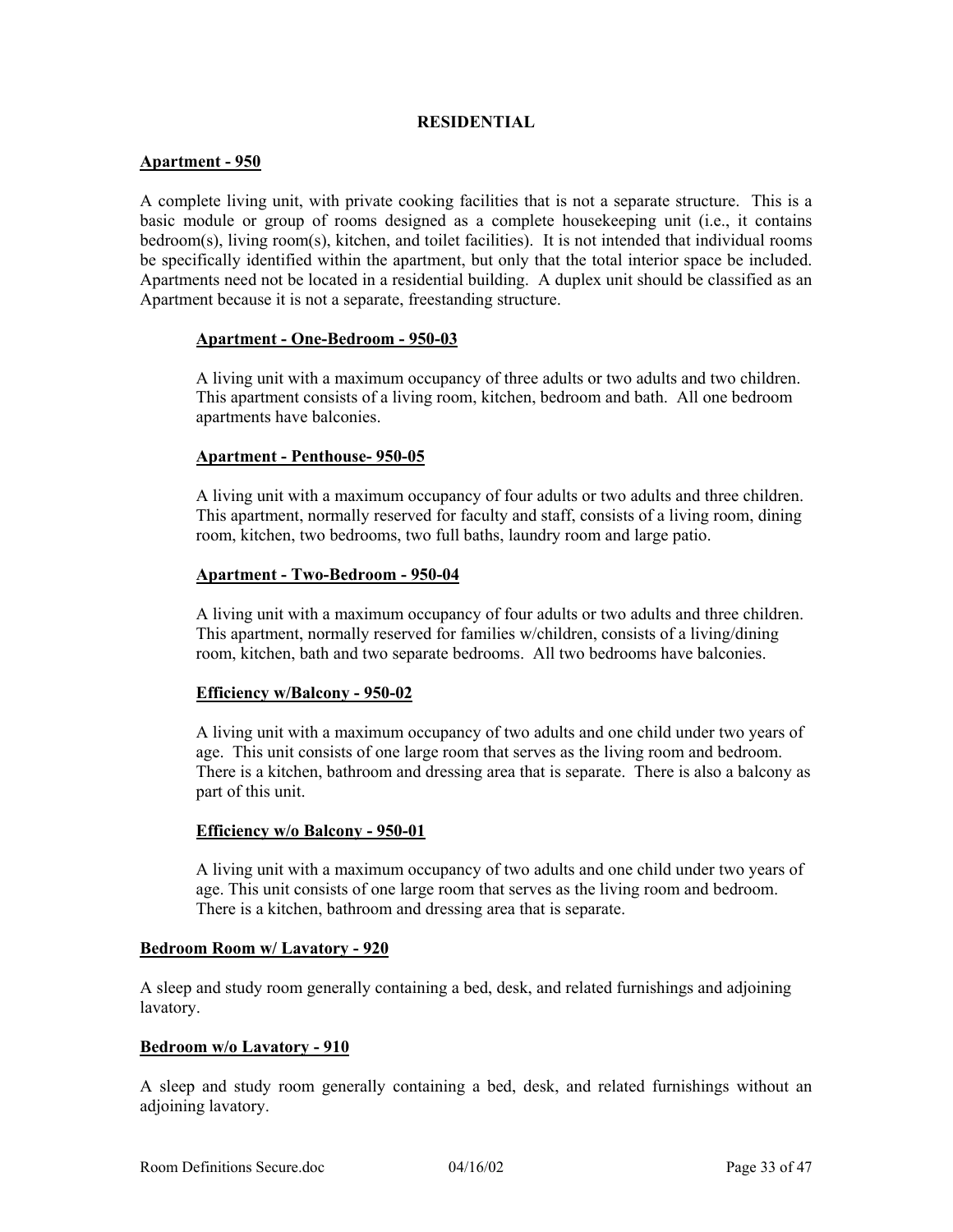# **House - 970**

A complete living unit, with private cooking facilities, which is a separate structure. Should include fraternities and sorority houses only if owned or controlled by the institution. This is a basic module or group of rooms designed as a complete housekeeping unit (i.e., it contains bedroom(s), living room(s), kitchen, and toilet facilities). It is not intended that individual rooms be specifically identified within the structure, but only that the total interior space be accounted for.

#### **Kitchen – 917**

An area not contained within a residential room or suite of rooms that contains a stove, refrigerator, sink and other necessary items for the preparation of food with access to all residents on a floor or in suites of rooms.

#### **Residential Lavatory - 919**

A room providing toilet and/or shower facilities for the occupant(s) of a residential apartment, room or suite of rooms.

#### **Residential Room Service - 935**

A room centrally located with access to all residents providing facilities such as storage or laundry.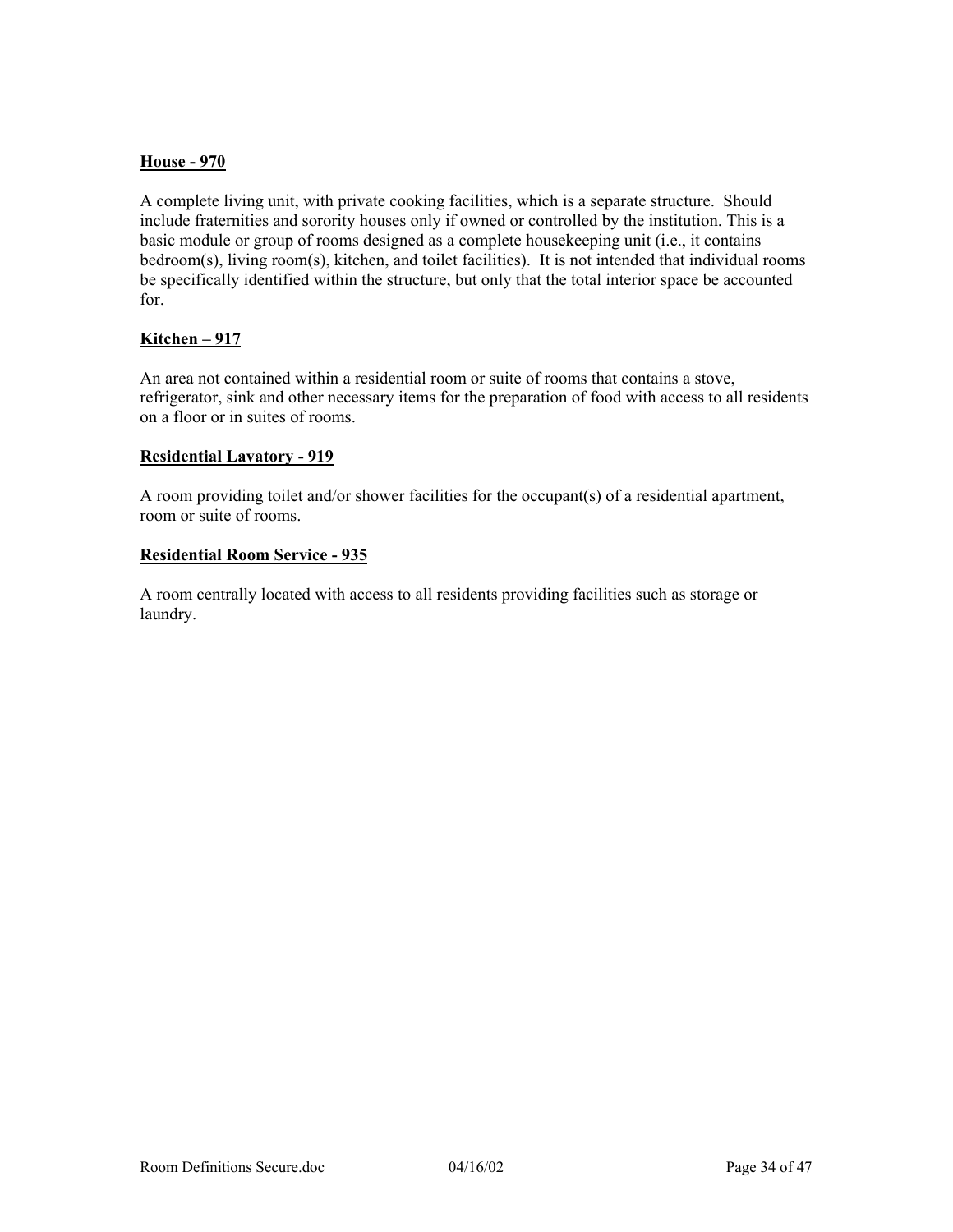# **Special Use Room Types**

![](_page_34_Figure_1.jpeg)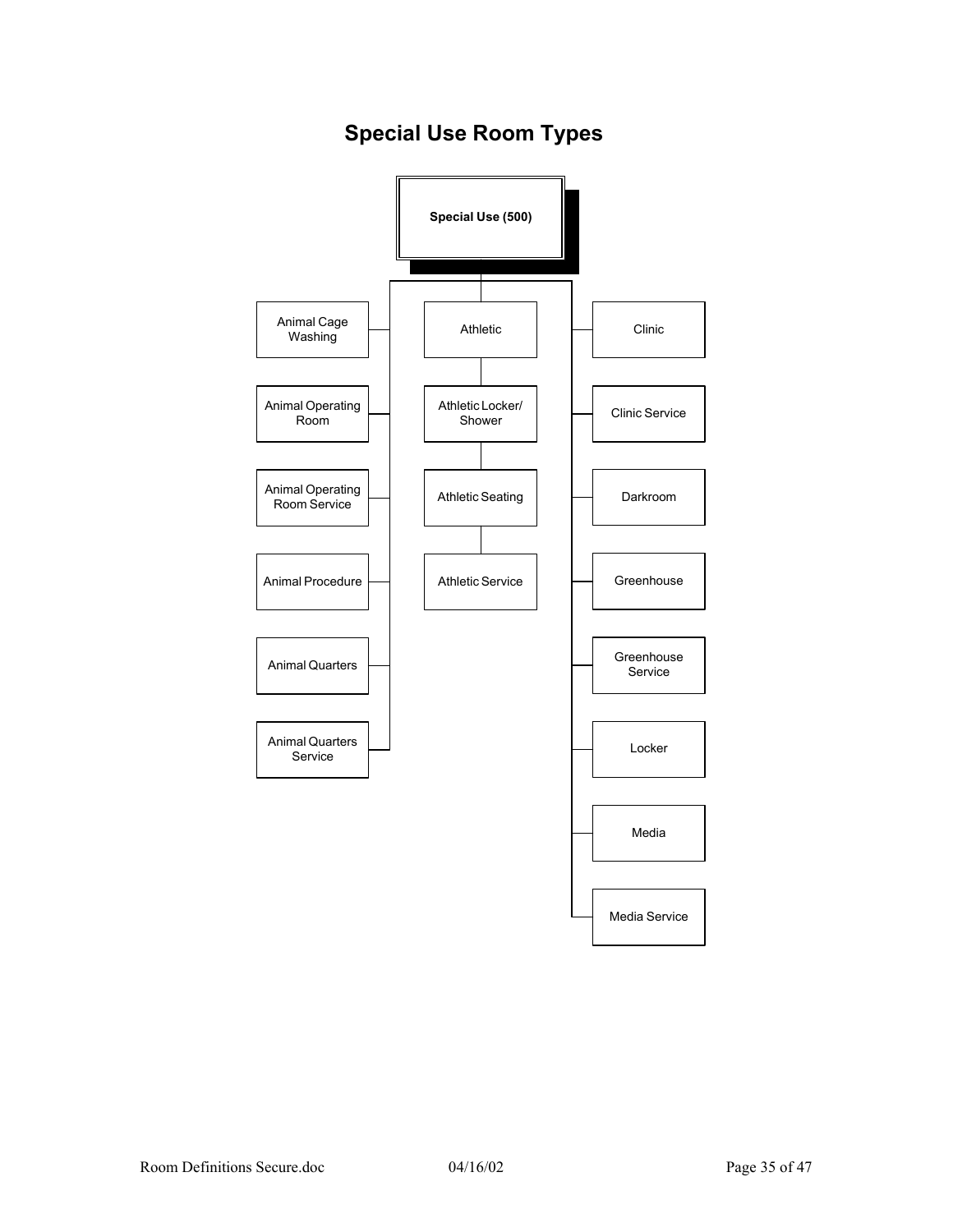### **SPECIAL USE**

### **Animal Cage Washing (Animal Cage Washing) - 575-01**

A room equipped with the equipment necessary to wash cages.

#### **Animal Operating Room (Animal OR) - 570-01**

A room used for animal surgery.

Description: Included in this category are major and minor surgery and special procedures rooms and operating rooms for large and small animals. These rooms are typically equipped with operating room tables, sterile lights, anesthesia machines and various types of monitoring equipment.

#### **Animal Operating Room Service (Animal OR Svc) - 575-02**

A room that directly serves an animal operating room as an extension of the activities in that facility.

Description: Included are recovery rooms, special support equipment rooms (e.g., anesthesia, heart, lung, x-ray, etc.), dictation booths, scrub rooms, gown rooms, locker rooms, instrument cleanup and storage rooms, animal prep and clean up rooms, monitor rooms, gas, and gurney storage areas, postoperative and operating room repair rooms, clean and dirty linen areas. Also, includes animal holding areas if they directly service the surgical area.

#### **Animal Procedure (Animal Procedure) - 570-02**

A room equipped to perform research or experimental procedures on animals.

#### **Animal Quarters (Animal Quarters) - 570-03**

A room that houses laboratory animals maintained by the institution for research and/or instructional purposes.

#### **Animal Quarters Service (Animal Quarters Svc) - 575-03**

A room that directly serves an animal quarters facility as an extension of the activity in that facility.

#### **Athletic (Athletic) - 520**

A room used by students, staff, or the public for athletic/physical education activities (e.g., gymnasia, swimming pools, wrestling rooms, etc.).

Limitations: Recreational areas used for amusement or relaxation activities are classified Recreation (see Room Type - 670 in the General Use Section - 600)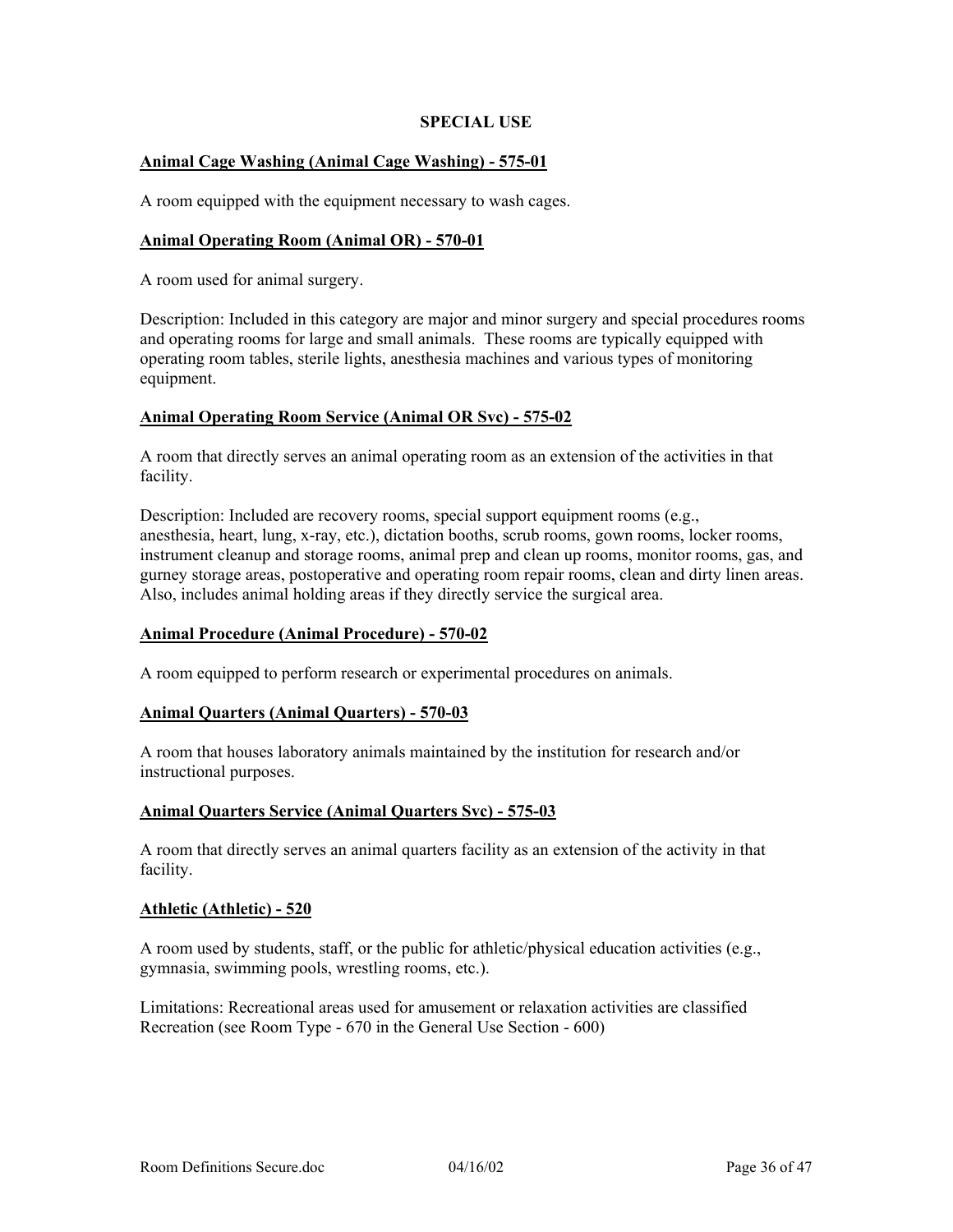### **Athletic Locker/Shower (Athletic Locker/Shower) - 525-01**

A room equipped with showers and/or lockers servicing an athletic facility. Restroom facilities in this space are included in the Athletic Locker/Shower room.

#### **Athletic Seating (Athletic Seating) - 525-02**

A fixed seating area in an athletic or physical education facility.

# **Athletic Service (Athletic Svc) - 525-03**

A room that directly serves an athletic or physical education facility as an extension of the activity in that facility (e.g., coaches rooms, equipment rooms, etc.).

# **Clinic (Clinic) - 540**

A room used for the diagnosis and/or treatment of patients in a program other than medicine, dentistry, and student health care. Clinics are typically associated with such educational areas as dental hygiene, psychology, speech, hearing, and physical therapy. Clinics are generally outfitted specialized equipment or furnishings.

# **Clinic Service (Clinic Svc) - 545**

A room that directly serves a clinic as an extension of the activity in that facility.

#### **Darkroom (Darkroom) - 535-01**

A room constructed or equipped for processing photographic materials and serves as an extension of the activities in a Media room.

#### **Greenhouse (Greenhouse) - 580**

A building or room, usually composed chiefly of glass or other light-transmitting materials, for the cultivation and/or protection of plants.

#### **Greenhouse Service (Greenhouse Svc) - 585**

A room that directly serves a greenhouse facility as an extension of the activity in that facility.

#### **Locker (Locker) - 590**

A room that contains lockers for clothing, books or supplies and is not more appropriately classified within the service category of the room it directly serves.

#### **Media (Media) - 530**

A room or group of rooms used for the production and distribution of audiovisual, radio, and television materials, and for the operation of equipment for the communication of these materials.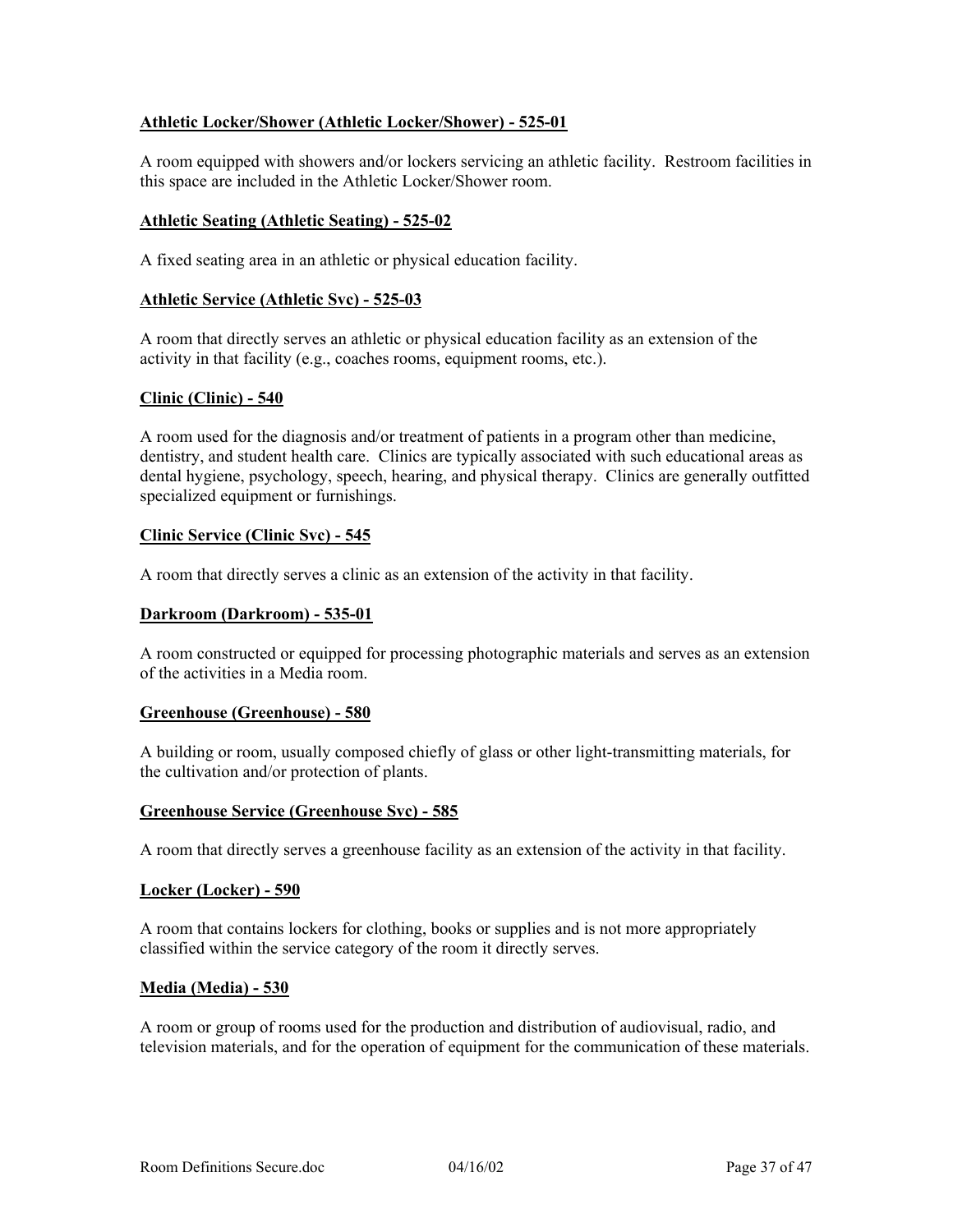# **Media Service (Media Svc) - 535-02**

A room that directly serves a media production facility as an extension of the activity in that facility.

Limitations: This room type does not include Darkrooms that serve as an extension to a Media room. (see Room Type – 535-01 in this Section)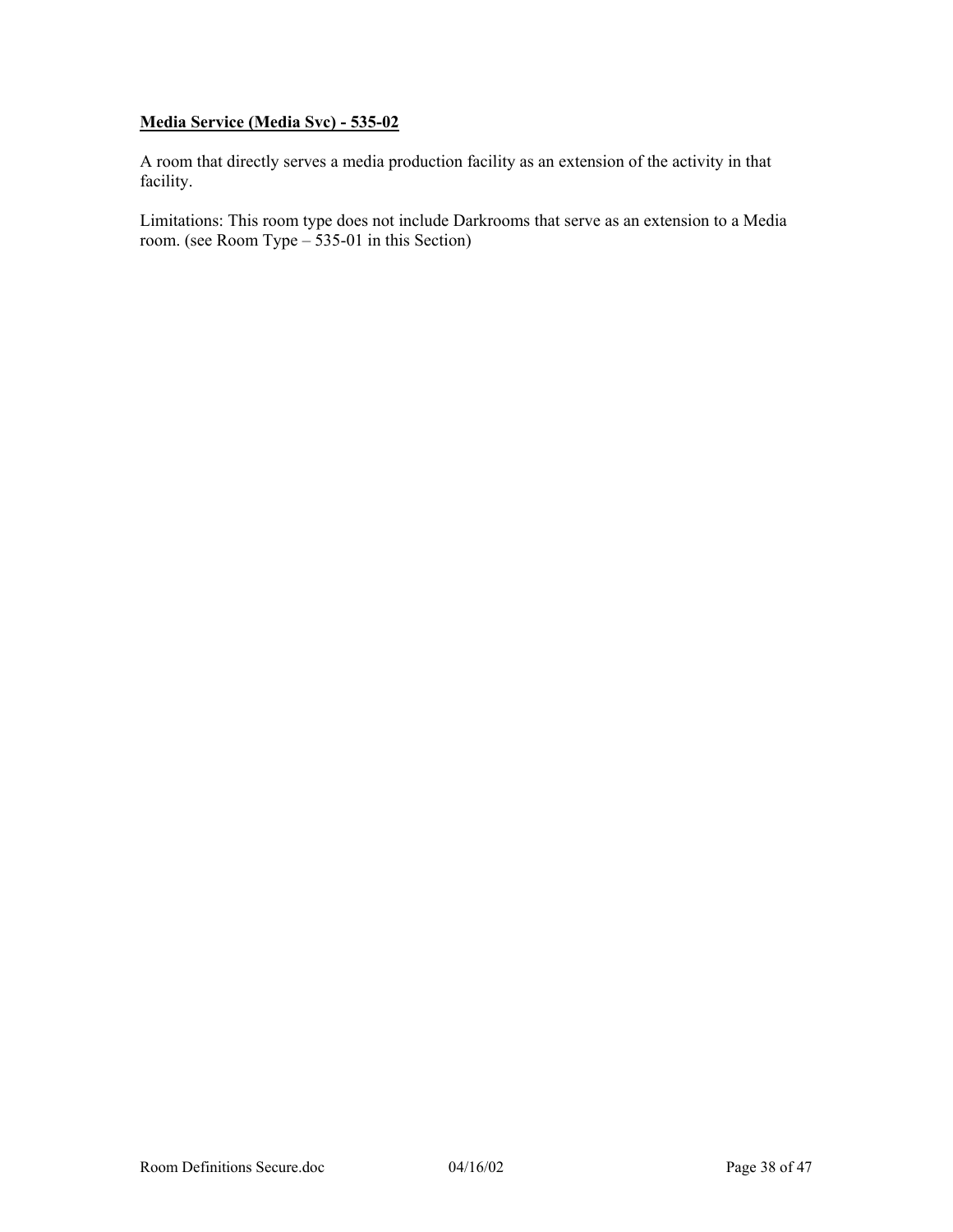# **Support Room Types**

![](_page_38_Figure_1.jpeg)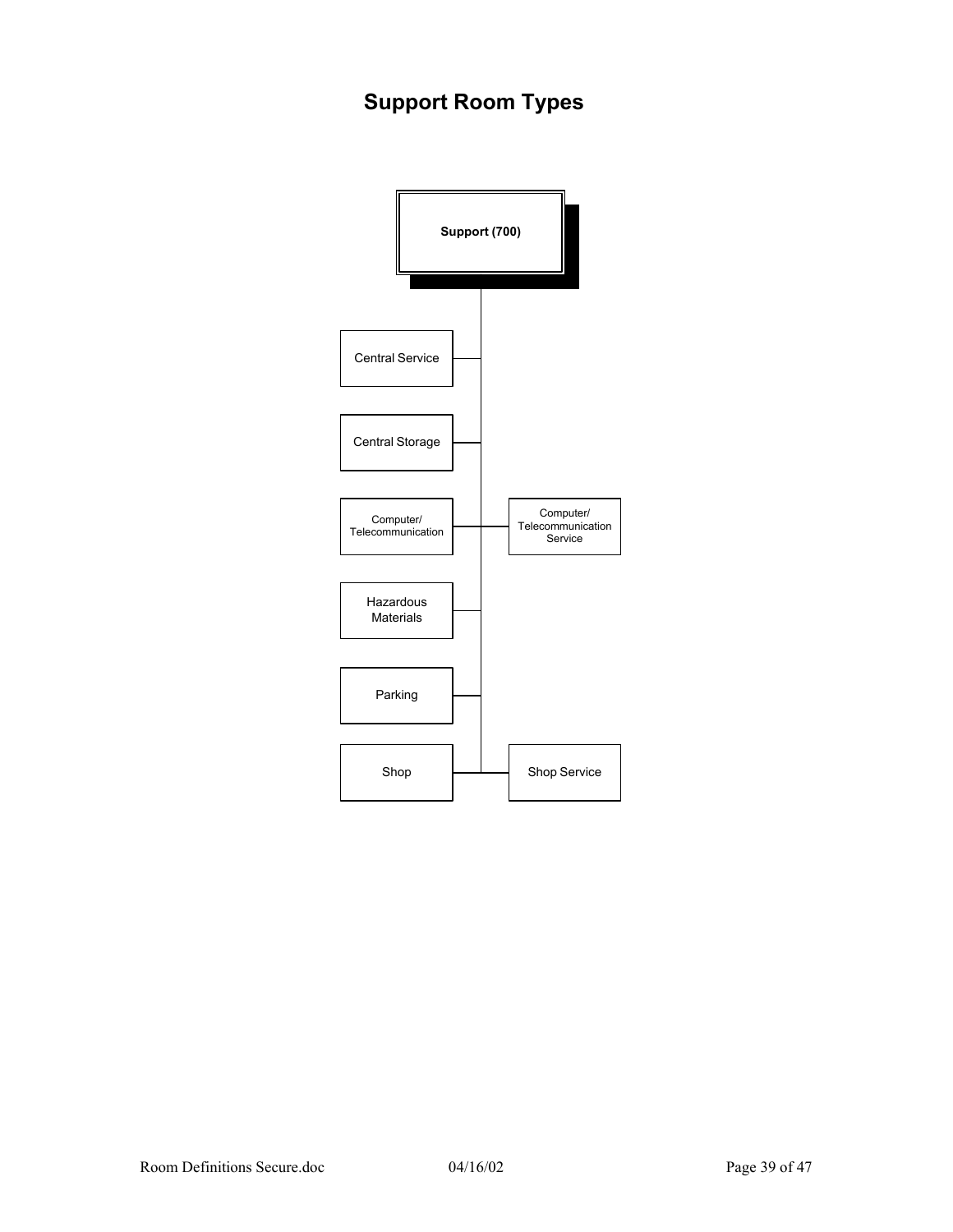#### **SUPPORT**

#### **Central Service (Central Svc) - 750**

A room that is used for the processing, preparation, or delivery of a complex-central or campuswide support service.

Description: The central service may be provided by special equipment, human activity, the special availability of space, or any combination of these elements. Includes central facilities for printing and duplicating services, laundry, central mail facilities, central stores, shipping and receiving areas, if they serve the occupants and activities of more than one building.

#### **Central Storage (Central Storage) - 730**

A room that is used to store equipment or materials (i.e., warehouse) and serves multiple room use categories, organizational units, or buildings.

Description: The concept of central or general is key to applying this code correctly. **The vast majority of storage rooms on campus are service rooms that directly support a primary activity room or room group; for example, a paper storage room can serve several offices in an area and would accordingly be classified as office service. Service storage rooms are somewhat close to the areas they serve and are used more than occasionally**. Central storage areas include areas commonly called warehouses, or central campus supply or storage. It also includes rooms in a building or building area that serve multiple room use categories and which are used for general or surplus (e.g., furniture, equipment) collection or storage. The Storage category can usually be used for all storage areas that do not qualify as service rooms.

#### **Computer/Telecommunication (Computer/Telecommunication) - 710**

A room used as a computer-based data processing or telecommunications center that is specially constructed (i.e., raised floor, halon system, special HVAC) with applications that are broad enough to serve the overall administrative or academic primary equipment needs of a wide range of users in a department, college, school, or entire institution. Personnel are in the room on a regular basis, but are not generally stationed there.

Limitations: Does not include office space assigned to programmers, analysts, engineers, data entry personnel, and other technical staff even though these rooms usually contain an access terminal. Also, this does not include Telecommunications/Data Rooms that are rooms used as part of the building infrastructure system similar to a mechanical or electric room (see Room Type Telecommunication/Data Room - 034 in Section Mechanical - 030.) This room type does not include Computer Laboratories (see Laboratory Section - 200.)

#### **Computer/Telecommunication Service (Computer/Telecommunication Svc) - 715**

A room that directly serves a computer or telecommunications facility as an extension of the activities in that facility.

Description: Includes paper and forms storage, off-line tapes and disk storage, separate control or console rooms or booth, tool and parts rooms, bursting and decollating rooms, areas used to store only inactive support equipment and separate areas used for delivering tapes or picking up printouts.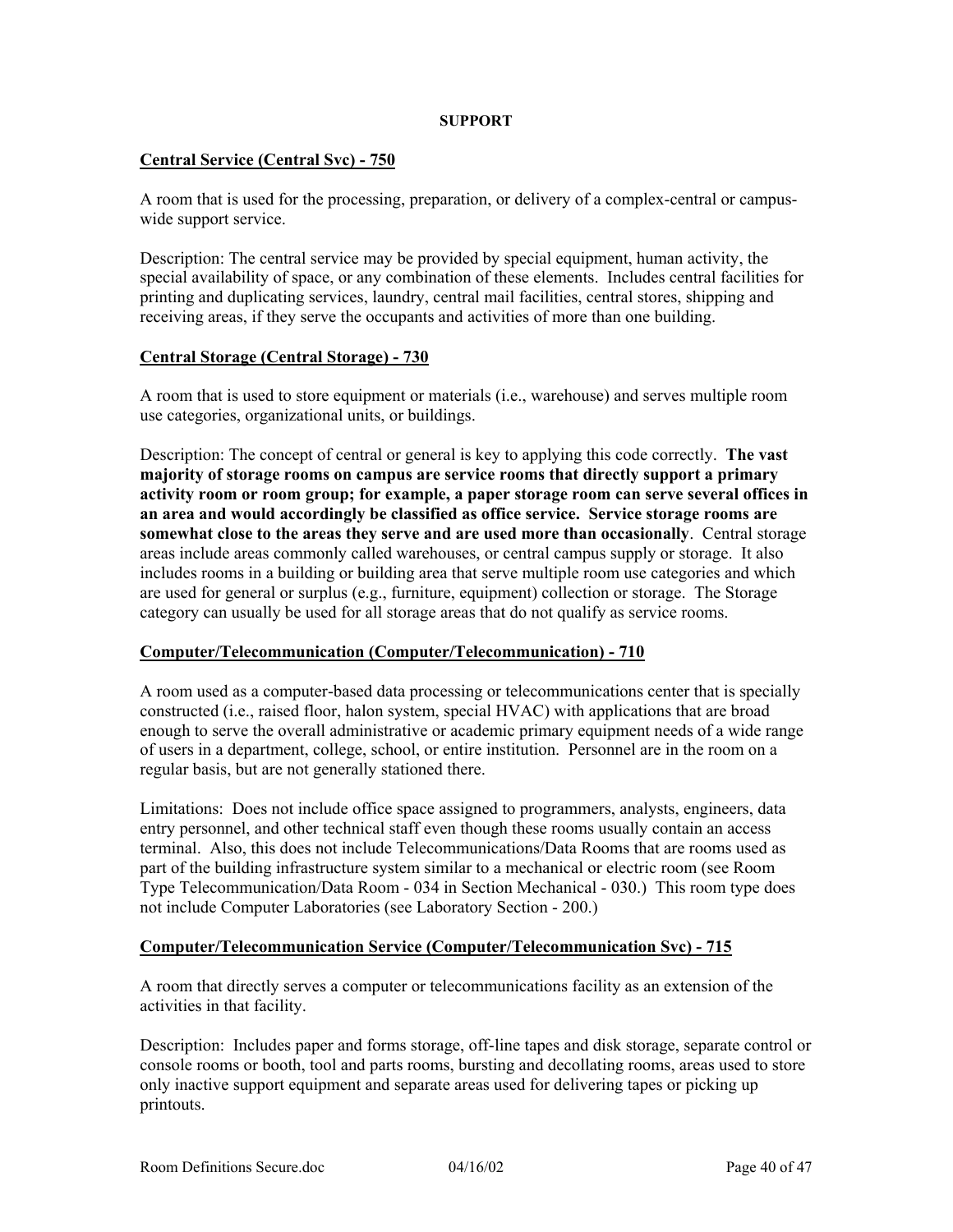# **Hazardous Materials (Haz Mat) - 760**

A centralized facility for the temporary storage of hazardous or toxic waste materials prior to disposal at an offsite location.

Description: Hazardous or toxic materials include any materials (including biohazardous and radioactive) which have been designated for specific or formal regulation or control on the basis of a potential harm to plant or animal life.

#### **Parking (Parking) - 740**

A room or structure (i.e., garage) that is used to park vehicles.

Description: Includes only the area devoted to parking spaces, access lanes, walkways and driving areas. The definition of "vehicle" is broadly interpreted here to include forklifts, moving equipment, and other powered transport devices or equipment.

#### **Shop (Shop) - 720**

A room used for the assembly, construction, fabrication, repair or maintenance of products or equipment.

Description: Includes carpenter, plumbing, HVAC, electrical, and painting shops, vehicle repair and similar physical plant maintenance facilities. This category also includes centralized shops for construction or repair of research or instructional equipment, and repair and maintenance of computer or multimedia equipment and related devices. Special purpose shops such as glass blowing or machining supporting multiple rooms for scientific instruction and research are included in this category.

#### **Shop Service (Shop Svc) - 725**

A room that directly serves a shop facility as an extension of the activities in that facility.

Description: Includes tool storage rooms, materials storage rooms, and similar equipment or material supply or storage rooms. Locker rooms, shower, first aid, and similar nonpublic areas that serve the shop facility should also be included.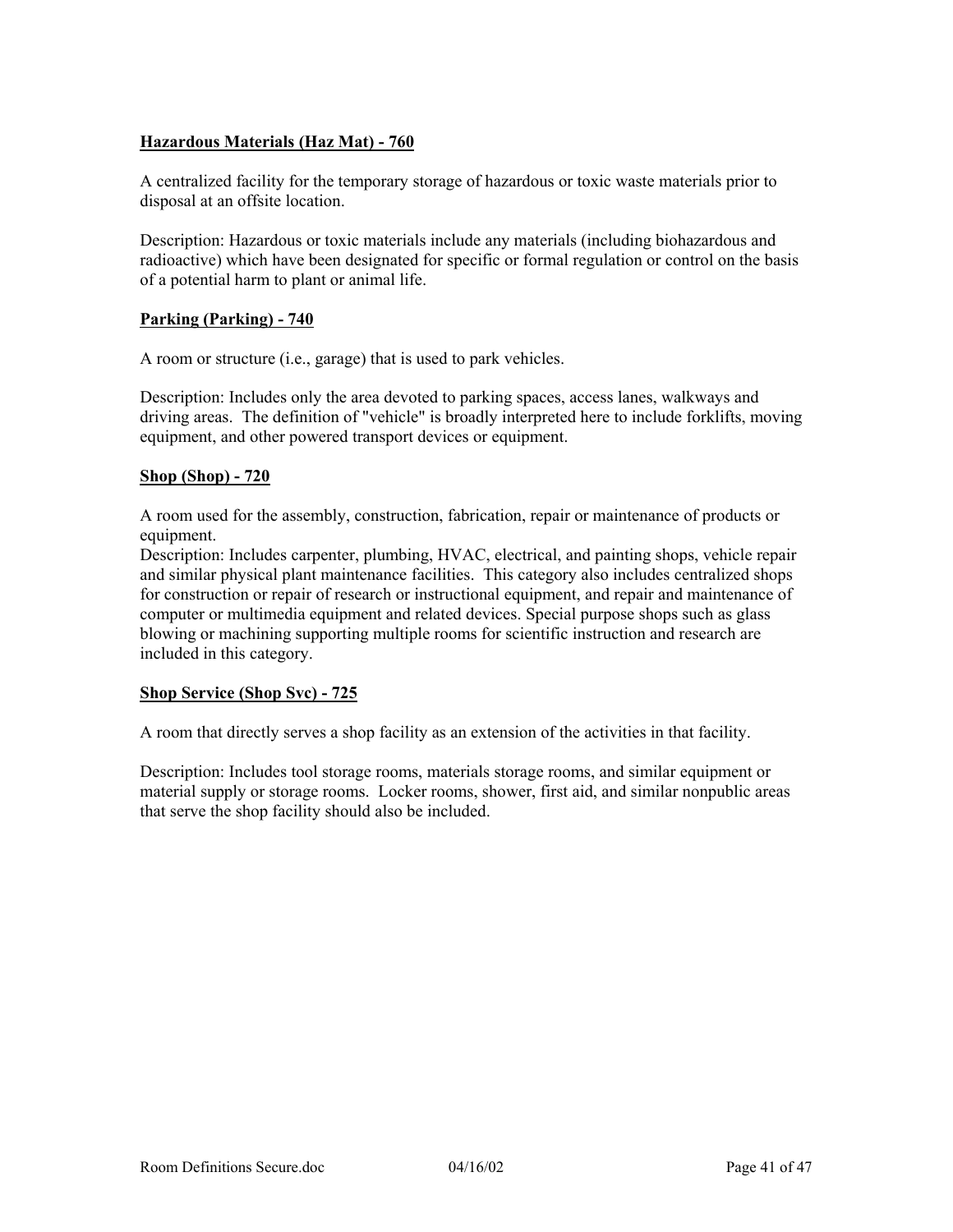**Non-Assignable Room Types**

![](_page_41_Figure_1.jpeg)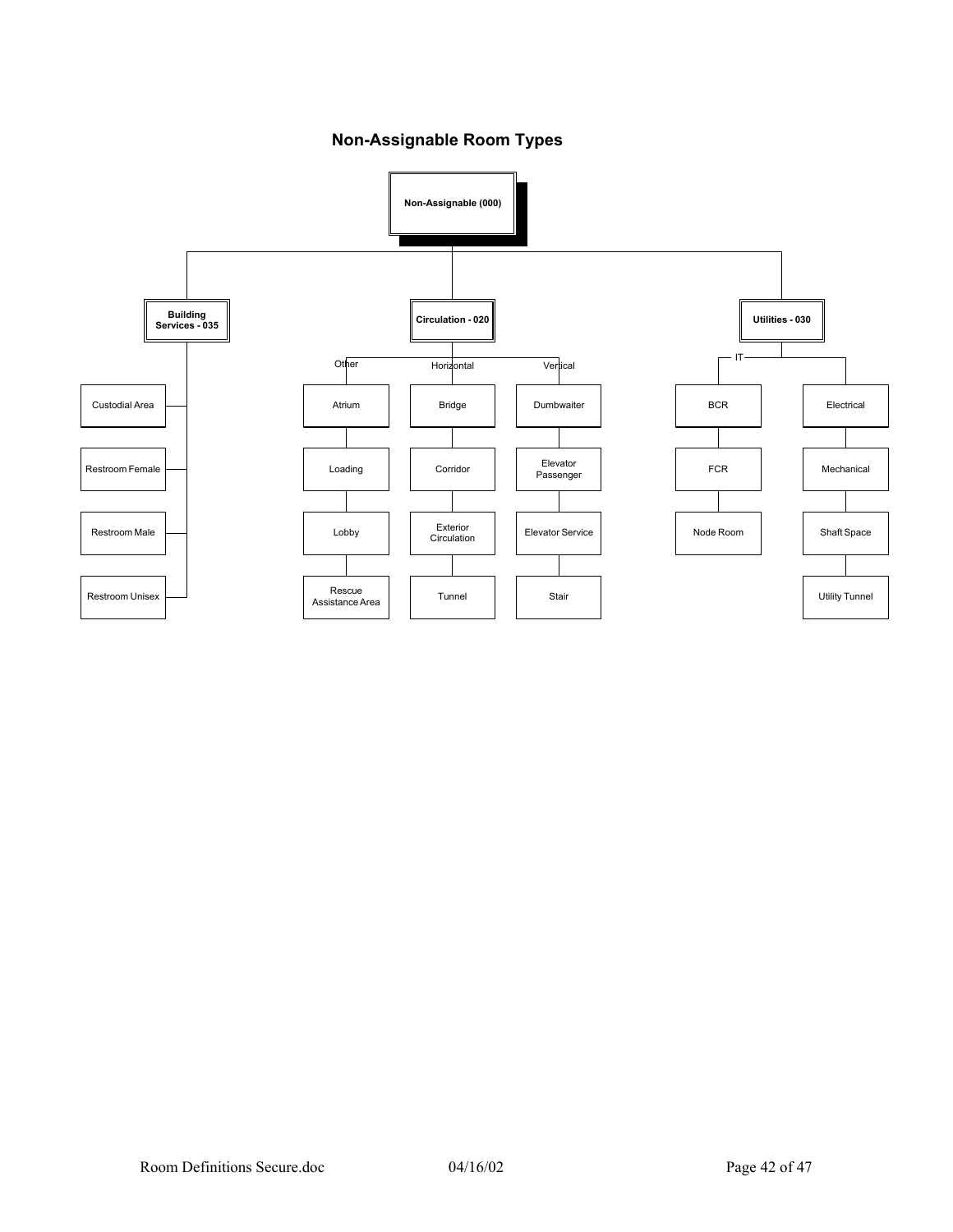# **BUILDING SERVICE**

# **Custodial Area (Custodial Area) - 011**

A room or space used for the care and maintenance of the building (e.g., custodian's closets, locker rooms, showers, and storage rooms).

#### **Restroom Female (Restroom Female) - 035-01**

A Restroom for women that is open to the public.

Limitation: Restrooms that are contained within private office suites are classified as Private Restroom (see Room Type - 317 in Office Section - 300).

#### **Restroom Male (Restroom Male) - 035-02**

A Restroom for men that is open to the public.

Limitation: Restrooms that are contained within private office suites are classified as Private Restroom (see Room Type - 317 in Office Section - 300).

#### **Restroom Unisex (Restroom Unisex) - 035-03**

A Restroom specifically equipped for persons with physical disabilities. These rooms are generally not differentiated between male and female lavatories.

Limitation: Restrooms that are contained within private office suites are classified as Private Restroom (see Room Type - 317 in Office Section - 300).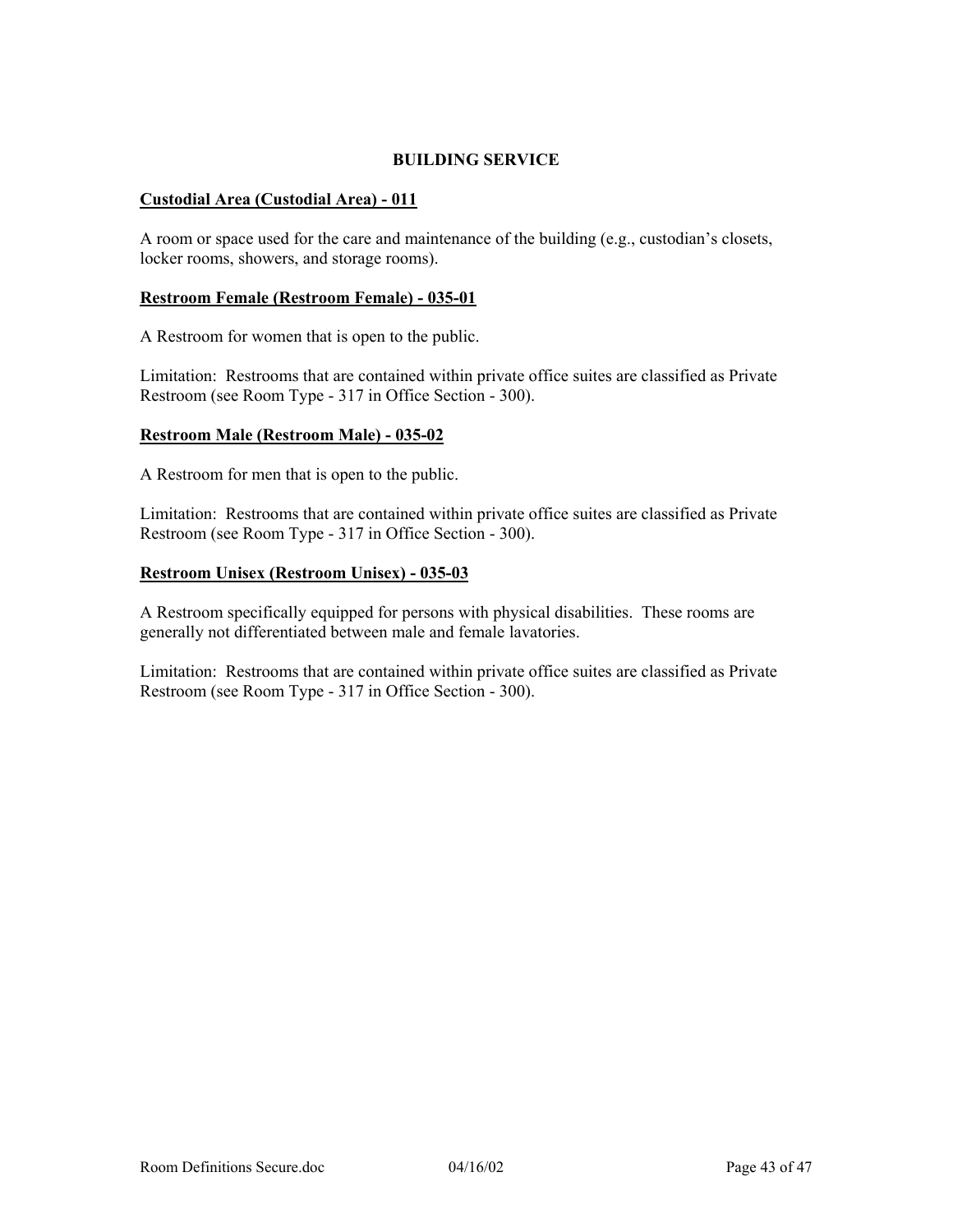# **CIRCULATION**

#### **Atrium (Atrium) - 020-01**

A discreet, covered common area primarily used for circulation. Such areas typically include a glass roof or skylights.

Limitations: A covered common area primarily used for circulation should be defined by that use.

#### **Bridge (Bridge) - 020-02**

An elevated passageway that is undercover and connects two or more buildings or one section of a building to another.

#### **Corridor (Corridor) - 020-03**

Pedestrian circulation space that is generally open to the public during normal business hours.

Limitations: Non-public corridors contained within office or laboratory suites should be classified as office or laboratory circulation. (see Room Type – 315-05 in Office Service Section – 315, Room Type – 215-04 in Instruction/Study Laboratory Service Section – 215, and Room Type – 255-13 in Research Laboratory Service Section – 255)

#### **Dumbwaiter (Dumbwaiter) - 020-04**

Shaft space used for vertical transportation of material rather than people.

#### **Elevator Passenger (Elevator) - 020-05**

Shaft space used for vertical transportation of people and materials.

#### **Elevator Service (Service Elevator) - 020-10**

Shaft space primarily used for vertical transportation of materials.

#### **Exterior Circulation (Exterior Circulation) - 020-06**

Covered public access passageways that are outside the building.

#### **Loading (Loading) - 020-07**

A raised, covered platform, typically on the exterior of a building, for the loading and unloading of goods, usually adjacent to or near an indoor receiving area.

#### **Lobby (Lobby) - 020-08**

Public gathering space usually near a building entrance or large meeting area.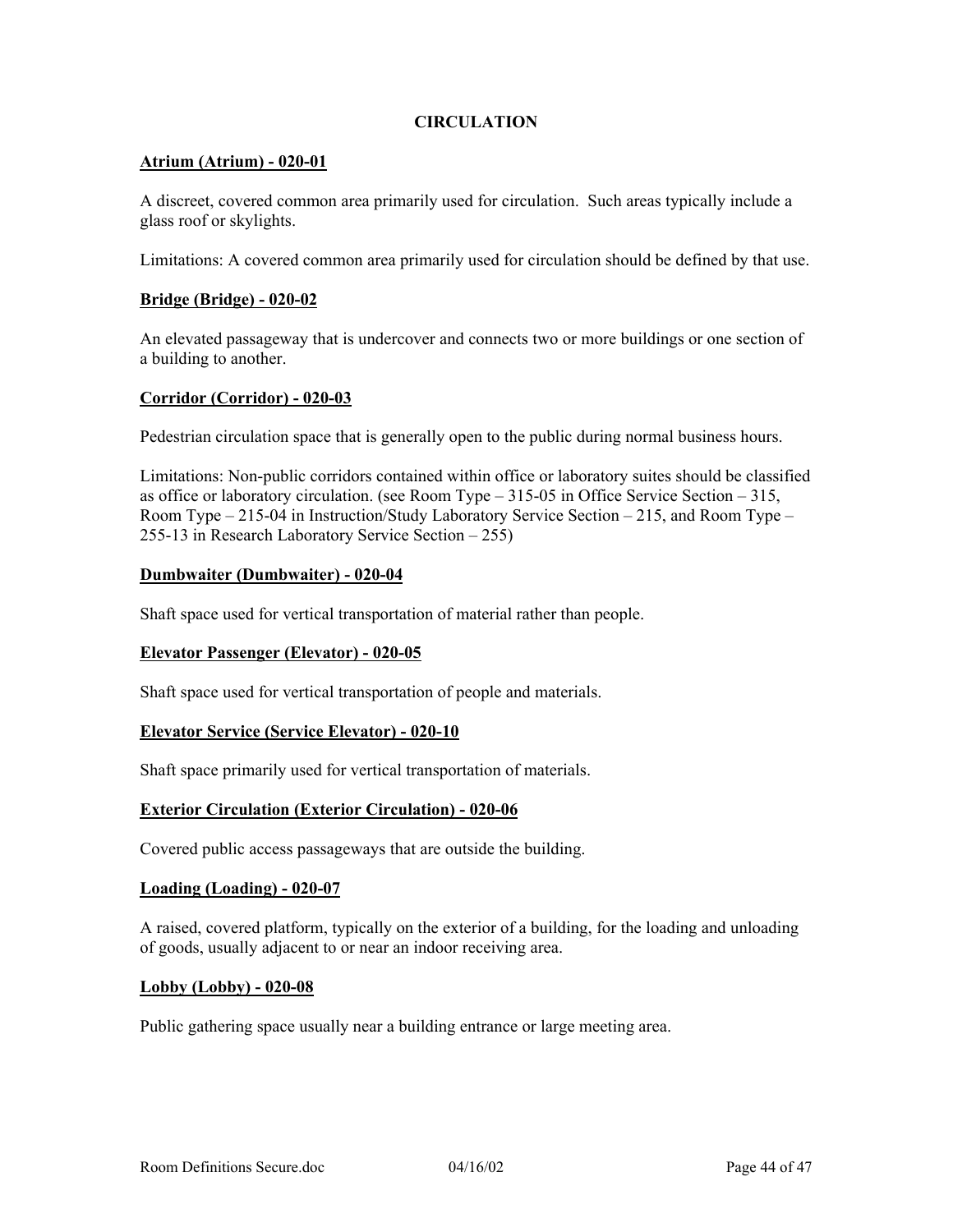# **Rescue Assistance Area (Rescue Area) 020-09**

Room or area used to temporarily accommodate people with disabilities during emergency situations. Rooms remain locked until emergency alarms sound.

#### **Stair (Stair) - 020-11**

Floor space occupied by stairs, stairwells, and escalators including landings.

# **Tunnel (Tunnel) - 020-12**

An underground passageway between buildings primarily used for circulation.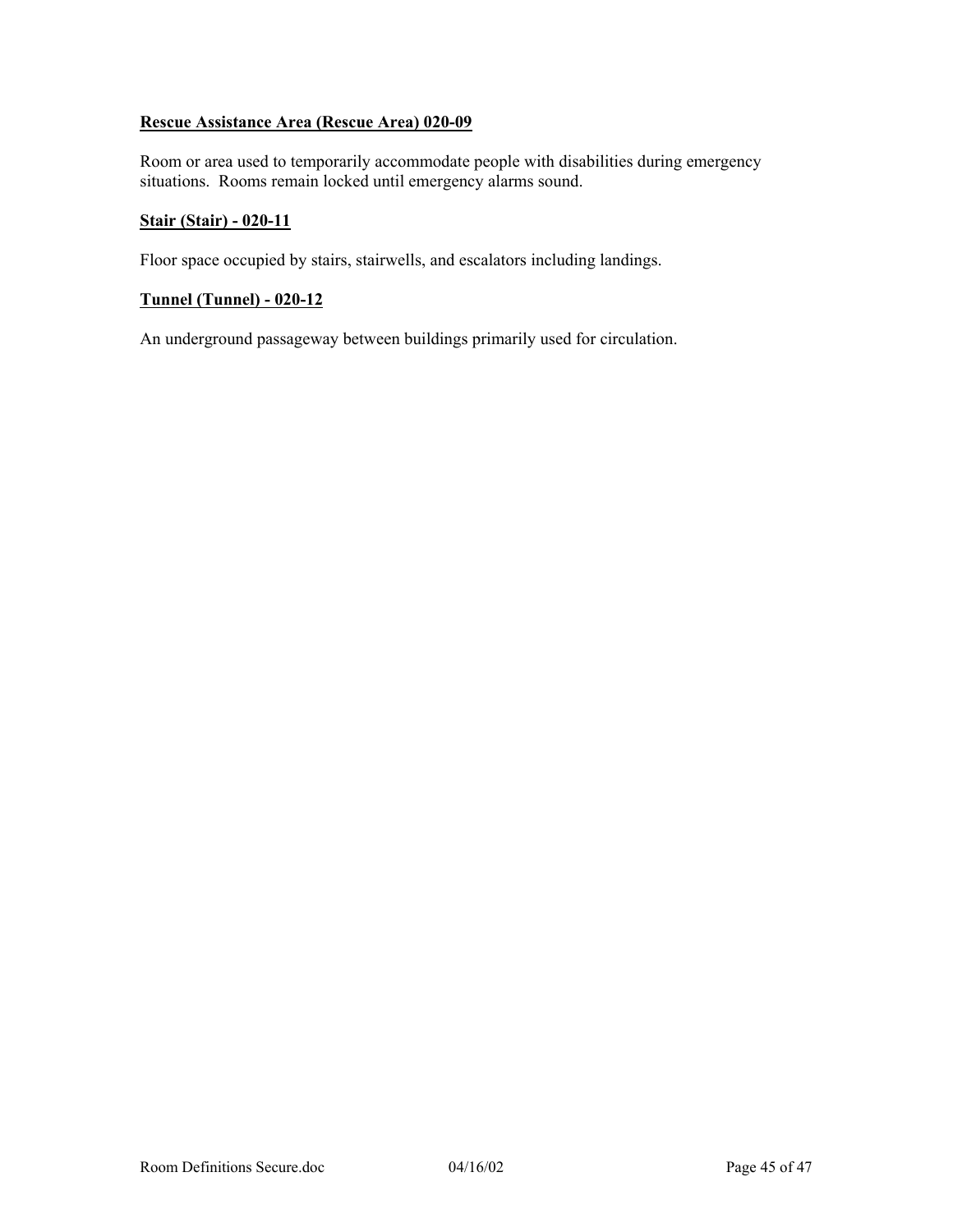# **UTILITIES**

General Limitation: Does not include areas accessible through crawlspaces and less than 5'5" in height.

#### **Building Communication Room (BCR) - 030-02**

Sometimes referred to as the Intermediate Distribution Frame, Intermediate Cross-Connect Room or Building Equipment Room. **There is normally only one of these rooms per building**. This room may also serve as a Floor Communication Room (refer to that definition).

Description: These rooms will be shared with computers, telephone equipment and data network equipment and racks. An approved 5-pound halon type fire extinguisher must be provided for each room.

Limitations: Electrical panels, other than those exclusively servicing the telecommunication room in which it is located, are strictly prohibited in telecommunications rooms. Services that are not telecommunication related are not allowed in these rooms including, but not limited to, janitorial services, supply storage, etc. However, fire and other alarm panels are permitted.

#### **Electrical Room (Electrical) - 030-01**

A room housing patch panels and/or circuit boxes needed to provide power or lighting to a building.

#### **Floor Communication Room (FCR) - 030-06**

Sometimes called the Telecommunications Room, Wiring Closet or Horizontal Cross-connect. **There is at least one of these rooms per floor**.

Description: These rooms may be shared with computers, telephone equipment and data network equipment and racks. An approved 5-pound halon type fire extinguisher must be provided for each room.

Limitations: Electrical panels, other than those exclusively servicing the telecommunication room in which it is located, are strictly prohibited in telecommunications rooms. Services that are not telecommunication related are not allowed in these rooms including, but not limited to, janitorial services, supply storage, etc. However, fire and other alarm panels are permitted.

#### **Mechanical Room (Mechanical) - 030-04**

A room housing mechanical and/or utility equipment needed for providing heating, cooling, plumbing, or lighting to a building.

#### **Node Room (Node Room) - 030-03**

Sometimes referred to as the Main Distribution Frame or Main Cross-Connect Room**. There is normally only one of these rooms per group of buildings**. This room serves as what is sometimes called the node room and houses PBX and/or backbone network related electronic